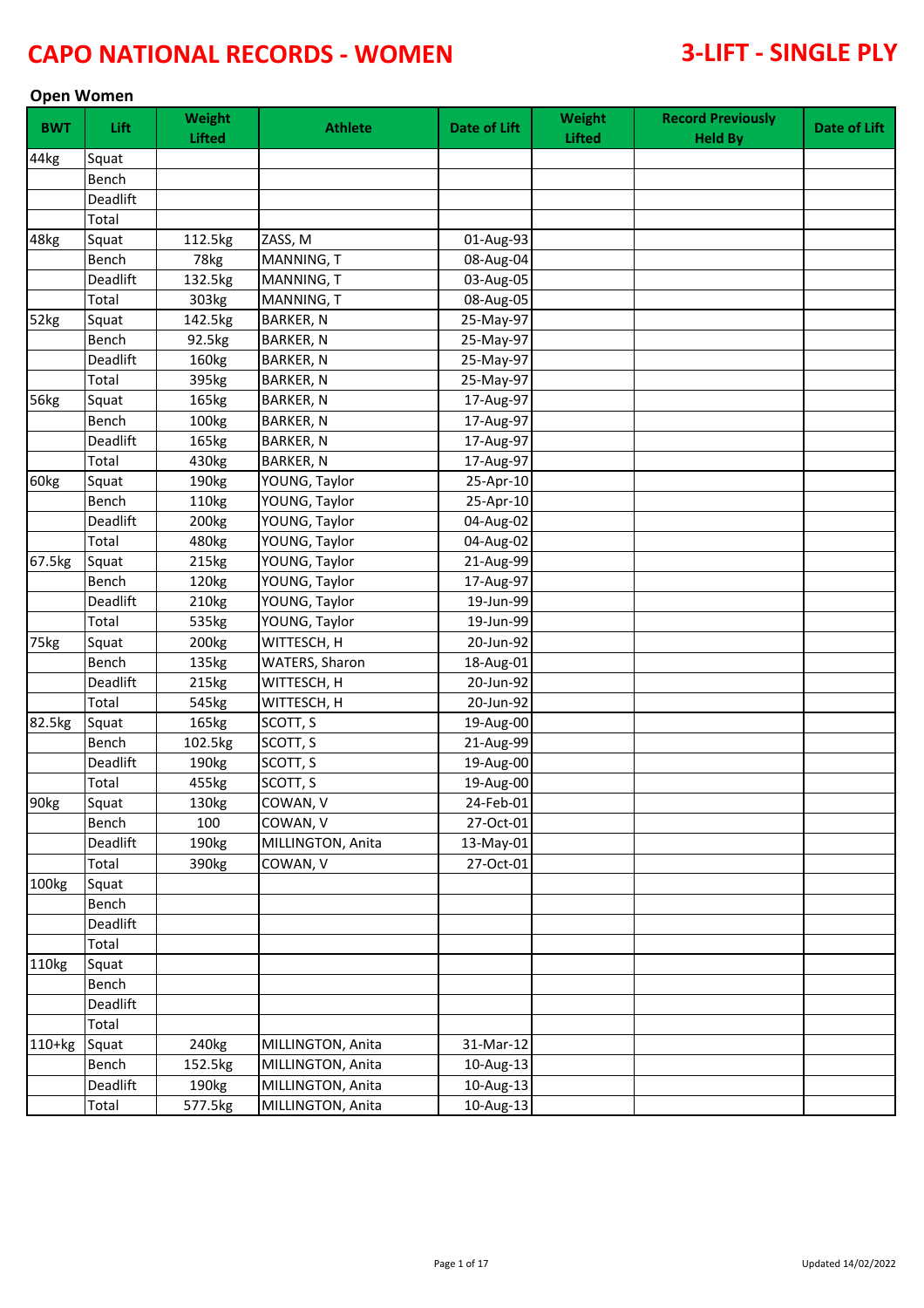### **Teenage 1 Women (13-15)**

| <b>BWT</b> | <b>Lift</b> | Weight<br><b>Lifted</b> | <b>Athlete</b>       | Date of Lift | Weight<br>Lifted | <b>Record Previously</b><br><b>Held By</b> | Date of Lift |
|------------|-------------|-------------------------|----------------------|--------------|------------------|--------------------------------------------|--------------|
| 44kg       | Squat       |                         |                      |              |                  |                                            |              |
|            | Bench       |                         |                      |              |                  |                                            |              |
|            | Deadlift    |                         |                      |              |                  |                                            |              |
|            | Total       |                         |                      |              |                  |                                            |              |
| 48kg       | Squat       |                         |                      |              |                  |                                            |              |
|            | Bench       |                         |                      |              |                  |                                            |              |
|            | Deadlift    |                         |                      |              |                  |                                            |              |
|            | Total       |                         |                      |              |                  |                                            |              |
| 52kg       | Squat       |                         |                      |              |                  |                                            |              |
|            | Bench       |                         |                      |              |                  |                                            |              |
|            | Deadlift    |                         |                      |              |                  |                                            |              |
|            | Total       |                         |                      |              |                  |                                            |              |
| 56kg       | Squat       |                         |                      |              |                  |                                            |              |
|            | Bench       |                         |                      |              |                  |                                            |              |
|            | Deadlift    |                         |                      |              |                  |                                            |              |
|            | Total       |                         |                      |              |                  |                                            |              |
| 60kg       | Squat       | 90kg                    | SKARLATOS, Christine | 08-Aug-04    |                  |                                            |              |
|            | Bench       | 42.5kg                  | SKARLATOS, Christine | 01-May-04    |                  |                                            |              |
|            | Deadlift    | 105kg                   | SKARLATOS, Christine | 01-May-04    |                  |                                            |              |
|            | Total       | 230kg                   | SKARLATOS, Christine | 08-Aug-04    |                  |                                            |              |
| 67.5kg     | Squat       | 105kg                   | HALL, T              | 26-Jun-02    |                  |                                            |              |
|            | Bench       | 57.5kg                  | HALL, T              | 26-Jun-02    |                  |                                            |              |
|            | Deadlift    | 145kg                   | HALL, T              | 26-Jun-02    |                  |                                            |              |
|            | Total       | 307.5kg                 | HALL, T              | 26-Jun-02    |                  |                                            |              |
| 75kg       | Squat       |                         |                      |              |                  |                                            |              |
|            | Bench       |                         |                      |              |                  |                                            |              |
|            | Deadlift    |                         |                      |              |                  |                                            |              |
|            | Total       |                         |                      |              |                  |                                            |              |
| 82.5kg     | Squat       |                         |                      |              |                  |                                            |              |
|            | Bench       |                         |                      |              |                  |                                            |              |
|            | Deadlift    |                         |                      |              |                  |                                            |              |
|            | Total       |                         |                      |              |                  |                                            |              |
| 90kg       | Squat       |                         |                      |              |                  |                                            |              |
|            | Bench       |                         |                      |              |                  |                                            |              |
|            | Deadlift    |                         |                      |              |                  |                                            |              |
|            | Total       |                         |                      |              |                  |                                            |              |
| 100kg      | Squat       |                         |                      |              |                  |                                            |              |
|            | Bench       |                         |                      |              |                  |                                            |              |
|            |             |                         |                      |              |                  |                                            |              |
|            | Deadlift    |                         |                      |              |                  |                                            |              |
|            | Total       |                         |                      |              |                  |                                            |              |
| 110kg      | Squat       |                         |                      |              |                  |                                            |              |
|            | Bench       |                         |                      |              |                  |                                            |              |
|            | Deadlift    |                         |                      |              |                  |                                            |              |
|            | Total       |                         |                      |              |                  |                                            |              |
| 110+kg     | Squat       |                         |                      |              |                  |                                            |              |
|            | Bench       |                         |                      |              |                  |                                            |              |
|            | Deadlift    |                         |                      |              |                  |                                            |              |
|            | Total       |                         |                      |              |                  |                                            |              |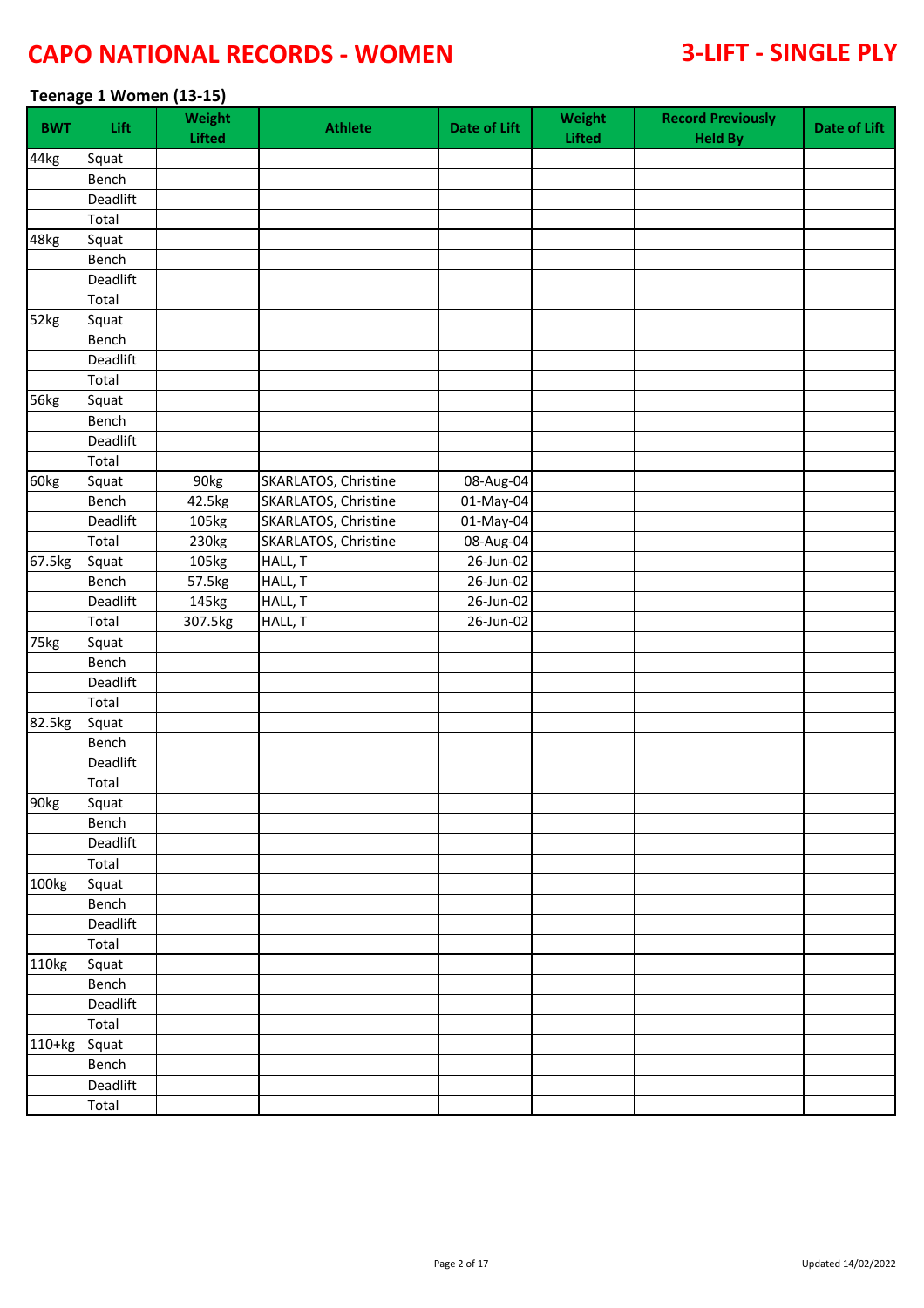### **Teenage 2 Women 16-17)**

| <b>BWT</b> | Lift     | Weight<br>Lifted | <b>Athlete</b> | <b>Date of Lift</b> | Weight<br>Lifted | <b>Record Previously</b><br><b>Held By</b> | Date of Lift |
|------------|----------|------------------|----------------|---------------------|------------------|--------------------------------------------|--------------|
| 44kg       | Squat    |                  |                |                     |                  |                                            |              |
|            | Bench    |                  |                |                     |                  |                                            |              |
|            | Deadlift |                  |                |                     |                  |                                            |              |
|            | Total    |                  |                |                     |                  |                                            |              |
| 48kg       | Squat    |                  |                |                     |                  |                                            |              |
|            | Bench    |                  |                |                     |                  |                                            |              |
|            | Deadlift |                  |                |                     |                  |                                            |              |
|            | Total    |                  |                |                     |                  |                                            |              |
| 52kg       | Squat    |                  |                |                     |                  |                                            |              |
|            | Bench    |                  |                |                     |                  |                                            |              |
|            | Deadlift |                  |                |                     |                  |                                            |              |
|            | Total    |                  |                |                     |                  |                                            |              |
| 56kg       | Squat    |                  |                |                     |                  |                                            |              |
|            | Bench    |                  |                |                     |                  |                                            |              |
|            | Deadlift |                  |                |                     |                  |                                            |              |
|            | Total    |                  |                |                     |                  |                                            |              |
| 60kg       | Squat    |                  |                |                     |                  |                                            |              |
|            | Bench    |                  |                |                     |                  |                                            |              |
|            | Deadlift |                  |                |                     |                  |                                            |              |
|            | Total    |                  |                |                     |                  |                                            |              |
| 67.5kg     | Squat    |                  |                |                     |                  |                                            |              |
|            | Bench    |                  |                |                     |                  |                                            |              |
|            | Deadlift |                  |                |                     |                  |                                            |              |
|            | Total    |                  |                |                     |                  |                                            |              |
| 75kg       | Squat    |                  |                |                     |                  |                                            |              |
|            | Bench    |                  |                |                     |                  |                                            |              |
|            | Deadlift |                  |                |                     |                  |                                            |              |
|            | Total    |                  |                |                     |                  |                                            |              |
| 82.5kg     | Squat    |                  |                |                     |                  |                                            |              |
|            | Bench    |                  |                |                     |                  |                                            |              |
|            | Deadlift |                  |                |                     |                  |                                            |              |
|            | Total    |                  |                |                     |                  |                                            |              |
| 90kg       | Squat    |                  |                |                     |                  |                                            |              |
|            | Bench    |                  |                |                     |                  |                                            |              |
|            | Deadlift |                  |                |                     |                  |                                            |              |
|            | Total    |                  |                |                     |                  |                                            |              |
|            |          |                  |                |                     |                  |                                            |              |
| 100kg      | Squat    |                  |                |                     |                  |                                            |              |
|            | Bench    |                  |                |                     |                  |                                            |              |
|            | Deadlift |                  |                |                     |                  |                                            |              |
|            | Total    |                  |                |                     |                  |                                            |              |
| 110kg      | Squat    |                  |                |                     |                  |                                            |              |
|            | Bench    |                  |                |                     |                  |                                            |              |
|            | Deadlift |                  |                |                     |                  |                                            |              |
|            | Total    |                  |                |                     |                  |                                            |              |
| 110+kg     | Squat    |                  |                |                     |                  |                                            |              |
|            | Bench    |                  |                |                     |                  |                                            |              |
|            | Deadlift |                  |                |                     |                  |                                            |              |
|            | Total    |                  |                |                     |                  |                                            |              |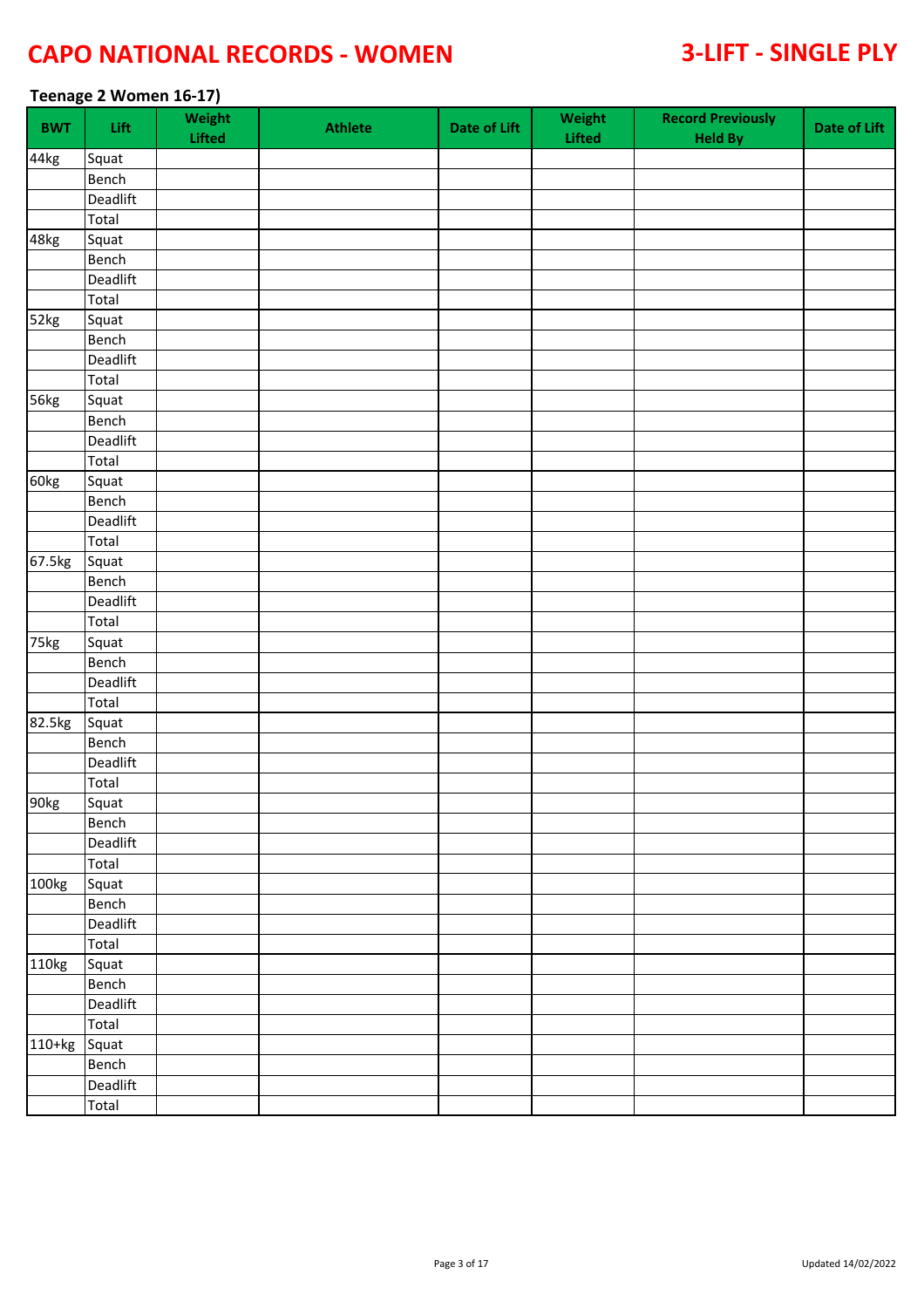### **Teenage 3 Women (18-19)**

| <b>BWT</b> | Lift     | Weight<br><b>Lifted</b> | <b>Athlete</b> | <b>Date of Lift</b> | Weight<br>Lifted | <b>Record Previously</b><br><b>Held By</b> | Date of Lift |
|------------|----------|-------------------------|----------------|---------------------|------------------|--------------------------------------------|--------------|
| 44kg       | Squat    |                         |                |                     |                  |                                            |              |
|            | Bench    |                         |                |                     |                  |                                            |              |
|            | Deadlift |                         |                |                     |                  |                                            |              |
|            | Total    |                         |                |                     |                  |                                            |              |
| 48kg       | Squat    |                         |                |                     |                  |                                            |              |
|            | Bench    |                         |                |                     |                  |                                            |              |
|            | Deadlift |                         |                |                     |                  |                                            |              |
|            | Total    |                         |                |                     |                  |                                            |              |
| 52kg       | Squat    |                         |                |                     |                  |                                            |              |
|            | Bench    |                         |                |                     |                  |                                            |              |
|            | Deadlift |                         |                |                     |                  |                                            |              |
|            | Total    |                         |                |                     |                  |                                            |              |
| 56kg       | Squat    | 150kg                   | HORSEMAN, J    | 18-Oct-92           |                  |                                            |              |
|            | Bench    | 97.5kg                  | HORSEMAN, J    | 01-Aug-93           |                  |                                            |              |
|            | Deadlift | 155kg                   | HORSEMAN, J    | 18-Oct-92           |                  |                                            |              |
|            | Total    | 400kg                   | HORSEMAN, J    | 18-Oct-92           |                  |                                            |              |
| 60kg       | Squat    | 125kg                   | HORSEMAN, J    | 01-May-93           |                  |                                            |              |
|            | Bench    | 80kg                    | HORSEMAN, J    | 01-May-93           |                  |                                            |              |
|            | Deadlift | 140kg                   | HORSEMAN, J    | 01-May-93           |                  |                                            |              |
|            | Total    | 345kg                   | HORSEMAN, J    | 01-May-93           |                  |                                            |              |
| 67.5kg     | Squat    |                         |                |                     |                  |                                            |              |
|            | Bench    |                         |                |                     |                  |                                            |              |
|            | Deadlift |                         |                |                     |                  |                                            |              |
|            | Total    |                         |                |                     |                  |                                            |              |
| 75kg       | Squat    | 95kg                    | KONDOS, E      | 06-Mar-99           |                  |                                            |              |
|            | Bench    | 42.5kg                  | KONDOS, E      | 06-Mar-99           |                  |                                            |              |
|            | Deadlift | 130kg                   | KONDOS, E      | 06-Mar-99           |                  |                                            |              |
|            | Total    | 265kg                   | KONDOS, E      | 06-Mar-99           |                  |                                            |              |
| 82.5kg     | Squat    |                         |                |                     |                  |                                            |              |
|            | Bench    |                         |                |                     |                  |                                            |              |
|            | Deadlift |                         |                |                     |                  |                                            |              |
|            | Total    |                         |                |                     |                  |                                            |              |
| 90kg       | Squat    |                         |                |                     |                  |                                            |              |
|            | Bench    |                         |                |                     |                  |                                            |              |
|            | Deadlift |                         |                |                     |                  |                                            |              |
|            | Total    |                         |                |                     |                  |                                            |              |
| 100kg      | Squat    |                         |                |                     |                  |                                            |              |
|            | Bench    |                         |                |                     |                  |                                            |              |
|            | Deadlift |                         |                |                     |                  |                                            |              |
|            | Total    |                         |                |                     |                  |                                            |              |
| 110kg      | Squat    |                         |                |                     |                  |                                            |              |
|            | Bench    |                         |                |                     |                  |                                            |              |
|            | Deadlift |                         |                |                     |                  |                                            |              |
|            | Total    |                         |                |                     |                  |                                            |              |
| 110+kg     | Squat    |                         |                |                     |                  |                                            |              |
|            | Bench    |                         |                |                     |                  |                                            |              |
|            | Deadlift |                         |                |                     |                  |                                            |              |
|            | Total    |                         |                |                     |                  |                                            |              |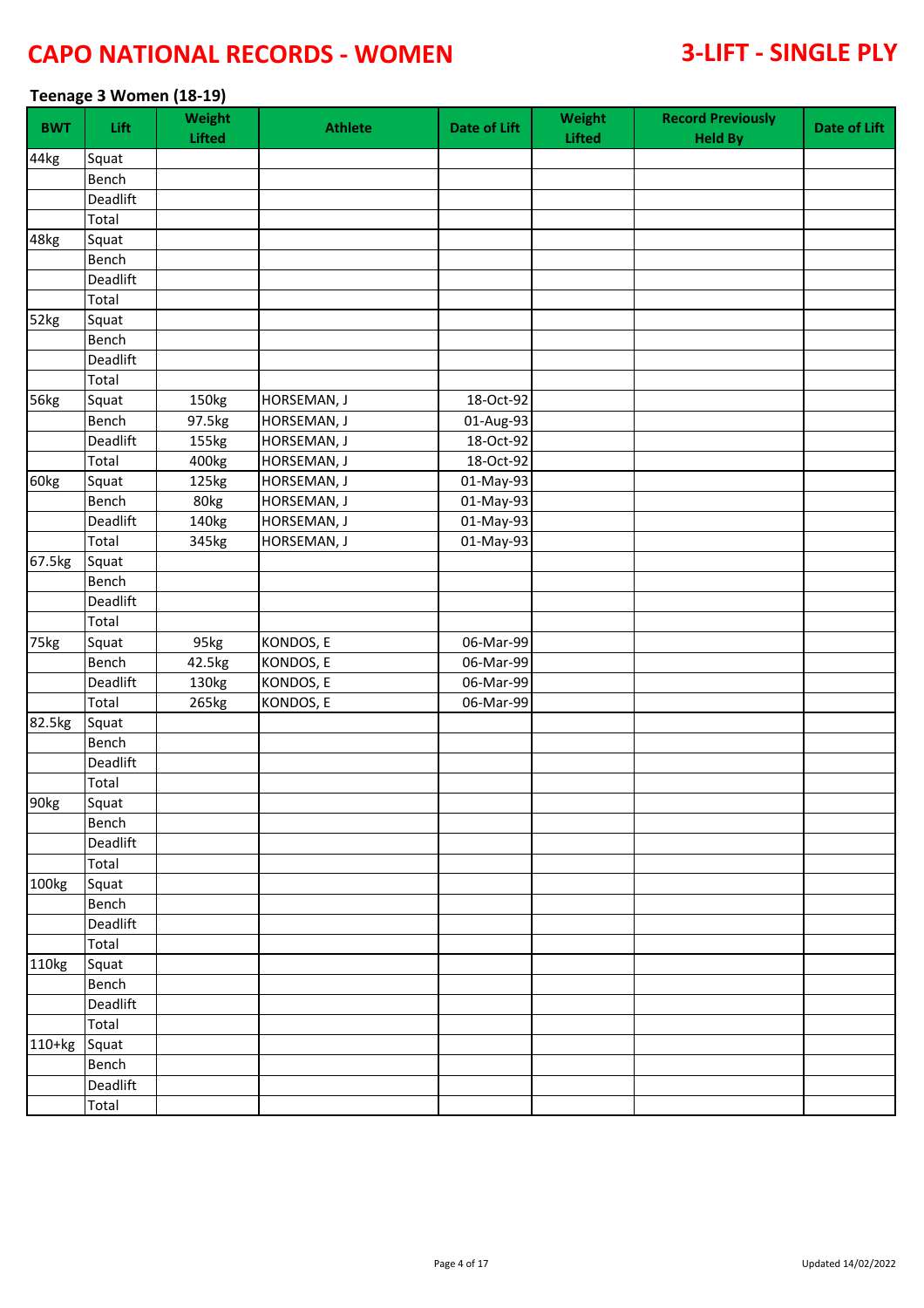### **Junior Women (20-23)**

| <b>BWT</b>       | Lift     | Weight<br><b>Lifted</b> | <b>Athlete</b> | <b>Date of Lift</b>     | Weight<br><b>Lifted</b> | <b>Record Previously</b><br><b>Held By</b> | Date of Lift |
|------------------|----------|-------------------------|----------------|-------------------------|-------------------------|--------------------------------------------|--------------|
| 44kg             | Squat    |                         |                |                         |                         |                                            |              |
|                  | Bench    |                         |                |                         |                         |                                            |              |
|                  | Deadlift |                         |                |                         |                         |                                            |              |
|                  | Total    |                         |                |                         |                         |                                            |              |
| 48kg             | Squat    | 112.5kg                 | ZASS, M        | 01-Aug-93               |                         |                                            |              |
|                  | Bench    | 30kg                    | ZASS, M        | 01-Aug-93               |                         |                                            |              |
|                  | Deadlift | 122.5kg                 | ZASS, M        | 01-Aug-93               |                         |                                            |              |
|                  | Total    | 275kg                   | ZASS, M        | 01-Aug-93               |                         |                                            |              |
| 52kg             | Squat    | 110kg                   | CLARKE, J      | $\overline{20}$ -Jun-92 |                         |                                            |              |
|                  | Bench    | 50kg                    | CLARKE, J      | 20-Jun-92               |                         |                                            |              |
|                  | Deadlift | 130kg                   | CLARKE, J      | 20-Jun-92               |                         |                                            |              |
|                  | Total    | 290kg                   | CLARKE, J      | 20-Jun-92               |                         |                                            |              |
| 56kg             | Squat    | 120kg                   | CLARKE, J      |                         |                         |                                            |              |
|                  | Bench    | 62.5kg                  | CLARKE, J      |                         |                         |                                            |              |
|                  | Deadlift | 140kg                   | CLARKE, J      |                         |                         |                                            |              |
|                  | Total    | 322.5kg                 | CLARKE, J      |                         |                         |                                            |              |
| 60kg             | Squat    | 93kg                    | SORENSON, S    | 15-Jun-02               |                         |                                            |              |
|                  | Bench    | 57.5kg                  | SORENSON, S    | 15-Jun-02               |                         |                                            |              |
|                  | Deadlift | 110kg                   | SORENSON, S    | 27-Oct-01               |                         |                                            |              |
|                  | Total    | 250kg                   | SORENSON, S    | 27-Oct-01               |                         |                                            |              |
| 67.5kg           | Squat    | 125kg                   | DALE, N        | 18-Oct-92               |                         |                                            |              |
|                  | Bench    | 86kg                    | DALE, N        | 18-Oct-92               |                         |                                            |              |
|                  | Deadlift | 119kg                   | DALE, N        | 18-Oct-92               |                         |                                            |              |
|                  | Total    | 330kg                   | DALE, N        | 18-Oct-92               |                         |                                            |              |
| 75kg             | Squat    |                         |                |                         |                         |                                            |              |
|                  | Bench    |                         |                |                         |                         |                                            |              |
|                  | Deadlift |                         |                |                         |                         |                                            |              |
|                  | Total    |                         |                |                         |                         |                                            |              |
| 82.5kg           | Squat    |                         |                |                         |                         |                                            |              |
|                  | Bench    |                         |                |                         |                         |                                            |              |
|                  | Deadlift |                         |                |                         |                         |                                            |              |
|                  | Total    |                         |                |                         |                         |                                            |              |
| 90 <sub>kg</sub> | Squat    |                         |                |                         |                         |                                            |              |
|                  | Bench    |                         |                |                         |                         |                                            |              |
|                  | Deadlift |                         |                |                         |                         |                                            |              |
|                  | Total    |                         |                |                         |                         |                                            |              |
| 100kg            | Squat    |                         |                |                         |                         |                                            |              |
|                  | Bench    |                         |                |                         |                         |                                            |              |
|                  | Deadlift |                         |                |                         |                         |                                            |              |
|                  | Total    |                         |                |                         |                         |                                            |              |
| 110kg            | Squat    |                         |                |                         |                         |                                            |              |
|                  | Bench    |                         |                |                         |                         |                                            |              |
|                  | Deadlift |                         |                |                         |                         |                                            |              |
|                  | Total    |                         |                |                         |                         |                                            |              |
| 110+kg           | Squat    |                         |                |                         |                         |                                            |              |
|                  | Bench    |                         |                |                         |                         |                                            |              |
|                  | Deadlift |                         |                |                         |                         |                                            |              |
|                  | Total    |                         |                |                         |                         |                                            |              |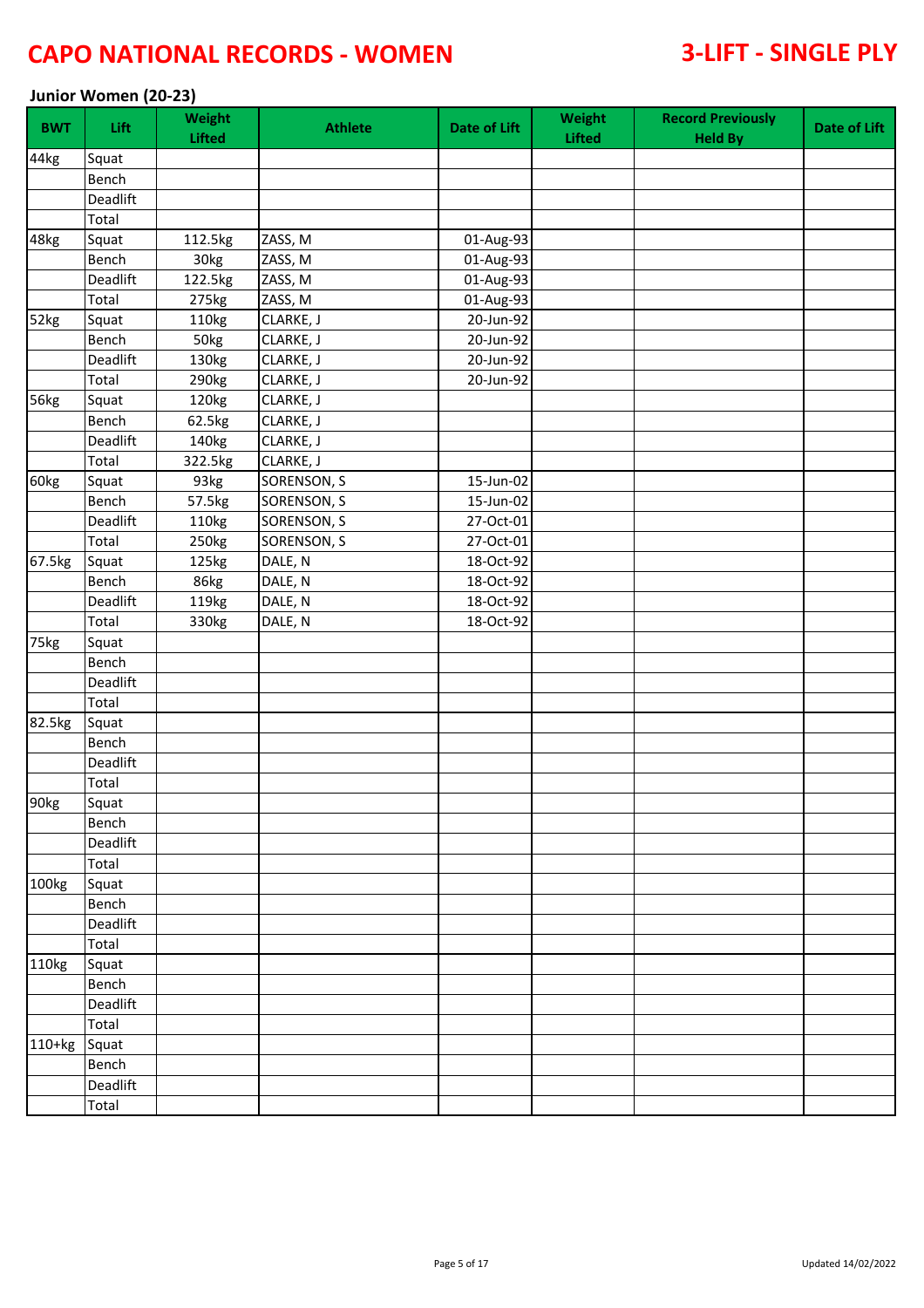### **Senior Women (24-32)**

| <b>BWT</b> | Lift.    | Weight<br><b>Lifted</b> | <b>Athlete</b>    | Date of Lift | Weight<br>Lifted | <b>Record Previously</b><br><b>Held By</b> | Date of Lift |
|------------|----------|-------------------------|-------------------|--------------|------------------|--------------------------------------------|--------------|
| 44kg       | Squat    |                         |                   |              |                  |                                            |              |
|            | Bench    |                         |                   |              |                  |                                            |              |
|            | Deadlift |                         |                   |              |                  |                                            |              |
|            | Total    |                         |                   |              |                  |                                            |              |
| 48kg       | Squat    | 105kg                   | SMEETON, M        | 28-Mar-92    |                  |                                            |              |
|            | Bench    | 72.5kg                  | SMEETON, M        | 28-Mar-92    |                  |                                            |              |
|            | Deadlift | 105kg                   | SMEETON, M        | 28-Mar-92    |                  |                                            |              |
|            | Total    | 277.5kg                 | SMEETON, M        | 28-Mar-92    |                  |                                            |              |
| 52kg       | Squat    | 145kg                   | <b>BARKER, N</b>  | 25-May-97    |                  |                                            |              |
|            | Bench    | 92.5kg                  | <b>BARKER, N</b>  | 25-May-97    |                  |                                            |              |
|            | Deadlift | 160kg                   | BARKER, N         | 25-May-97    |                  |                                            |              |
|            | Total    | 395kg                   | <b>BARKER, N</b>  | 25-May-97    |                  |                                            |              |
| 56kg       | Squat    | 165kg                   | <b>BARKER, N</b>  | 17-Aug-97    |                  |                                            |              |
|            | Bench    | 100kg                   | <b>BARKER, N</b>  | 17-Aug-97    |                  |                                            |              |
|            | Deadlift | 165kg                   | <b>BARKER, N</b>  | 17-Aug-97    |                  |                                            |              |
|            | Total    | 430kg                   | <b>BARKER, N</b>  | 17-Aug-97    |                  |                                            |              |
| 60kg       | Squat    | 130kg                   | BRADLEY, E        | 01-Aug-93    |                  |                                            |              |
|            | Bench    | 55kg                    | <b>BRADLEY, E</b> | 01-Aug-93    |                  |                                            |              |
|            | Deadlift | 140kg                   | <b>BRADLEY, E</b> | 01-Aug-93    |                  |                                            |              |
|            | Total    | 325kg                   | <b>BRADLEY, E</b> | 01-Aug-93    |                  |                                            |              |
| 67.5kg     | Squat    | 140kg                   | ODDY, C           | 16-Sep-95    |                  |                                            |              |
|            | Bench    | 110kg                   | WATERS, S         | 19-Aug-00    |                  |                                            |              |
|            | Deadlift | 165kg                   | WATERS, S         | 19-Aug-00    |                  |                                            |              |
|            | Total    | 392.5kg                 | WATERS, S         | 19-Aug-00    |                  |                                            |              |
| 75kg       | Squat    |                         |                   |              |                  |                                            |              |
|            | Bench    | 135kg                   | WATERS, S         | 18-Aug-01    |                  |                                            |              |
|            | Deadlift |                         |                   |              |                  |                                            |              |
|            | Total    |                         |                   |              |                  |                                            |              |
| 82.5kg     | Squat    | 165kg                   | SCOTT, S          | 19-Aug-00    |                  |                                            |              |
|            | Bench    | 102.5kg                 | SCOTT, S          | 21-Aug-99    |                  |                                            |              |
|            | Deadlift | 190kg                   | SCOTT, S          | 19-Aug-00    |                  |                                            |              |
|            | Total    | 455kg                   | SCOTT, S          | 21-Aug-99    |                  |                                            |              |
| 90kg       | Squat    | 130kg                   | COWAN, V          | 24-Feb-01    |                  |                                            |              |
|            | Bench    |                         |                   |              |                  |                                            |              |
|            | Deadlift | 160kg                   | COWAN, V          | 13-May-01    |                  |                                            |              |
|            | Total    | 380kg                   | COWAN, V          | 27-Oct-01    |                  |                                            |              |
| 100kg      | Squat    |                         |                   |              |                  |                                            |              |
|            | Bench    |                         |                   |              |                  |                                            |              |
|            | Deadlift |                         |                   |              |                  |                                            |              |
|            | Total    |                         |                   |              |                  |                                            |              |
| 110kg      | Squat    |                         |                   |              |                  |                                            |              |
|            | Bench    |                         |                   |              |                  |                                            |              |
|            | Deadlift |                         |                   |              |                  |                                            |              |
|            | Total    |                         |                   |              |                  |                                            |              |
| $110+kg$   | Squat    | 240 <sub>kg</sub>       | MILLINGTON, Anita | 31-Mar-12    |                  |                                            |              |
|            | Bench    | 152.5kg                 | MILLINGTON, Anita | 10-Aug-13    | 106kg            | MILLINGTON, Anita                          | 31-Mar-12    |
|            | Deadlift | 190kg                   | MILLINGTON, Anita | 10-Aug-13    | 185kg            | MILLINGTON, Anita                          | 31-Mar-12    |
|            | Total    | 577.5kg                 | MILLINGTON, Anita | 10-Aug-13    | 531kg            | MILLINGTON, Anita                          | 31-Mar-12    |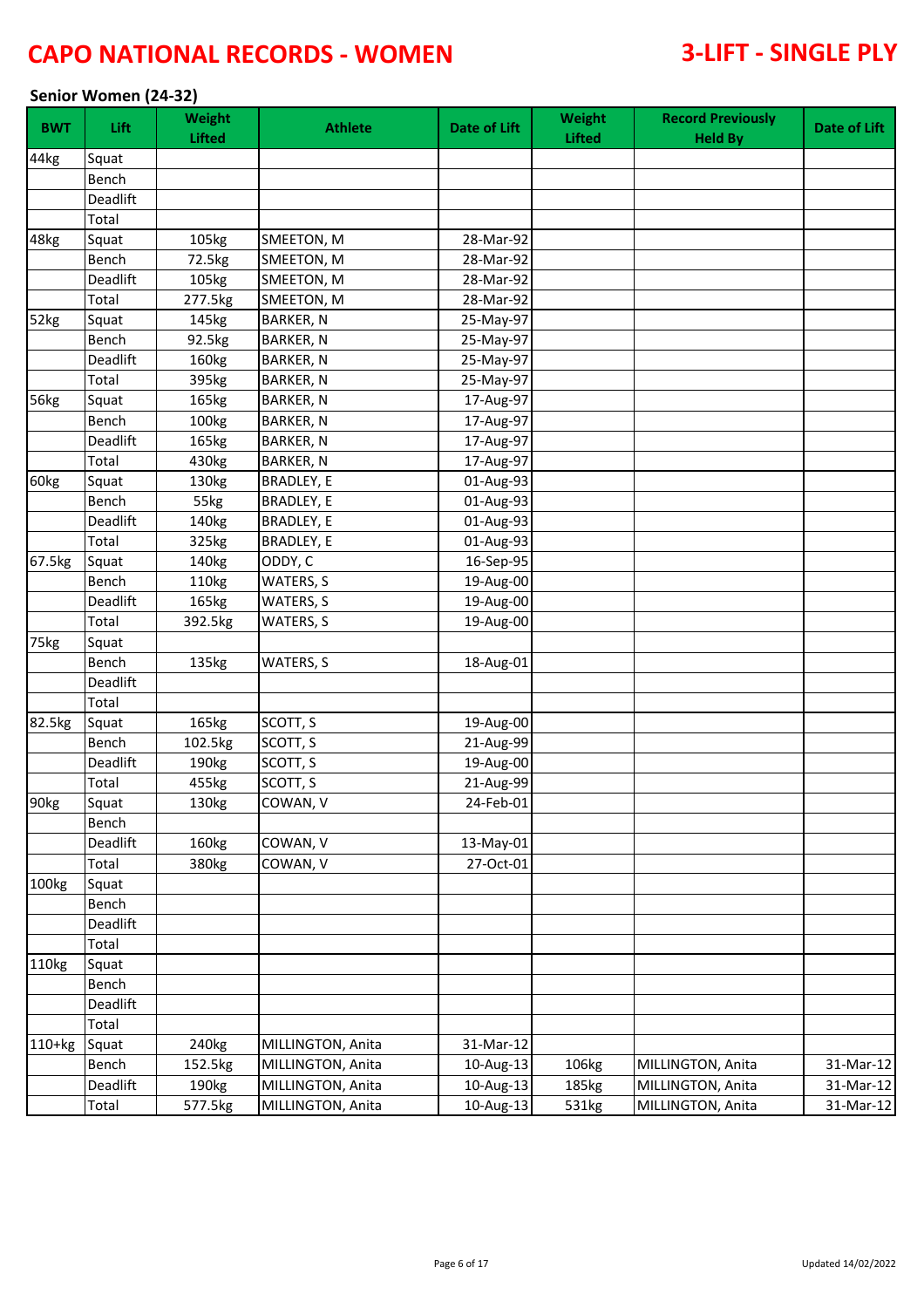### **Sub Master Women (33-39)**

| <b>BWT</b> | <b>Lift</b> | Weight<br><b>Lifted</b> | <b>Athlete</b>    | <b>Date of Lift</b> | Weight<br>Lifted | <b>Record Previously</b><br><b>Held By</b> | Date of Lift |
|------------|-------------|-------------------------|-------------------|---------------------|------------------|--------------------------------------------|--------------|
| 44kg       | Squat       |                         |                   |                     |                  |                                            |              |
|            | Bench       |                         |                   |                     |                  |                                            |              |
|            | Deadlift    |                         |                   |                     |                  |                                            |              |
|            | Total       |                         |                   |                     |                  |                                            |              |
| 48kg       | Squat       |                         |                   |                     |                  |                                            |              |
|            | Bench       |                         |                   |                     |                  |                                            |              |
|            | Deadlift    |                         |                   |                     |                  |                                            |              |
|            | Total       |                         |                   |                     |                  |                                            |              |
| 52kg       | Squat       |                         |                   |                     |                  |                                            |              |
|            | Bench       |                         |                   |                     |                  |                                            |              |
|            | Deadlift    |                         |                   |                     |                  |                                            |              |
|            | Total       |                         |                   |                     |                  |                                            |              |
| 56kg       | Squat       |                         |                   |                     |                  |                                            |              |
|            | Bench       |                         |                   |                     |                  |                                            |              |
|            | Deadlift    |                         |                   |                     |                  |                                            |              |
|            | Total       |                         |                   |                     |                  |                                            |              |
| 60kg       | Squat       | 150kg                   | YOUNG, Taylor     | 12-Jun-94           |                  |                                            |              |
|            | Bench       | 85kg                    | YOUNG, Taylor     | 12-Jun-94           |                  |                                            |              |
|            | Deadlift    | 170kg                   | YOUNG, Taylor     | 12-Jun-94           |                  |                                            |              |
|            | Total       | 405kg                   | YOUNG, Taylor     | 12-Jun-94           |                  |                                            |              |
| 67.5kg     | Squat       | 150kg                   | <b>BROOKES, H</b> | 19-Aug-00           |                  |                                            |              |
|            | Bench       | 95.5kg                  | STERNS, Andrea    | 07-Jun-98           |                  |                                            |              |
|            | Deadlift    | 170kg                   | ADAMS, J          | 07-Aug-94           |                  |                                            |              |
|            | Total       | 382.5kg                 | ADAMS, J          | 07-Aug-94           |                  |                                            |              |
| 75kg       | Squat       | 200kg                   | WITTESCH, H       | 20-Jun-92           |                  |                                            |              |
|            | Bench       | 130kg                   | WITTESCH, H       | 20-Jun-92           |                  |                                            |              |
|            | Deadlift    | 215kg                   | WITTESCH, H       | 20-Jun-92           |                  |                                            |              |
|            | Total       | 545kg                   | WITTESCH, H       | 20-Jun-92           |                  |                                            |              |
| 82.5kg     | Squat       | 117.5kg                 | MARKER, Kathryn   | 17-Oct-20           |                  |                                            |              |
|            | Bench       | 60kg                    | MARKER, Kathryn   | 17-Oct-20           |                  |                                            |              |
|            | Deadlift    | 140kg                   | MARKER, Kathryn   | 17-Oct-20           |                  |                                            |              |
|            | Total       | 317.5kg                 | MARKER, Kathryn   | 17-Oct-20           |                  |                                            |              |
| 90kg       | Squat       | 160kg                   | COWAN, V          | $24$ -Feb-01        |                  |                                            |              |
|            | Bench       | 100kg                   | COWAN, V          | 27-Oct-01           |                  |                                            |              |
|            | Deadlift    | 160kg                   | COWAN, V          | 13-May-01           |                  |                                            |              |
|            | Total       | 425kg                   | COWAN, V          | 27-Oct-01           |                  |                                            |              |
| 100kg      | Squat       |                         |                   |                     |                  |                                            |              |
|            | Bench       |                         |                   |                     |                  |                                            |              |
|            | Deadlift    |                         |                   |                     |                  |                                            |              |
|            | Total       |                         |                   |                     |                  |                                            |              |
| 110kg      | Squat       |                         |                   |                     |                  |                                            |              |
|            | Bench       |                         |                   |                     |                  |                                            |              |
|            | Deadlift    |                         |                   |                     |                  |                                            |              |
|            | Total       |                         |                   |                     |                  |                                            |              |
| $110+kg$   | Squat       |                         |                   |                     |                  |                                            |              |
|            | Bench       |                         |                   |                     |                  |                                            |              |
|            | Deadlift    |                         |                   |                     |                  |                                            |              |
|            | Total       |                         |                   |                     |                  |                                            |              |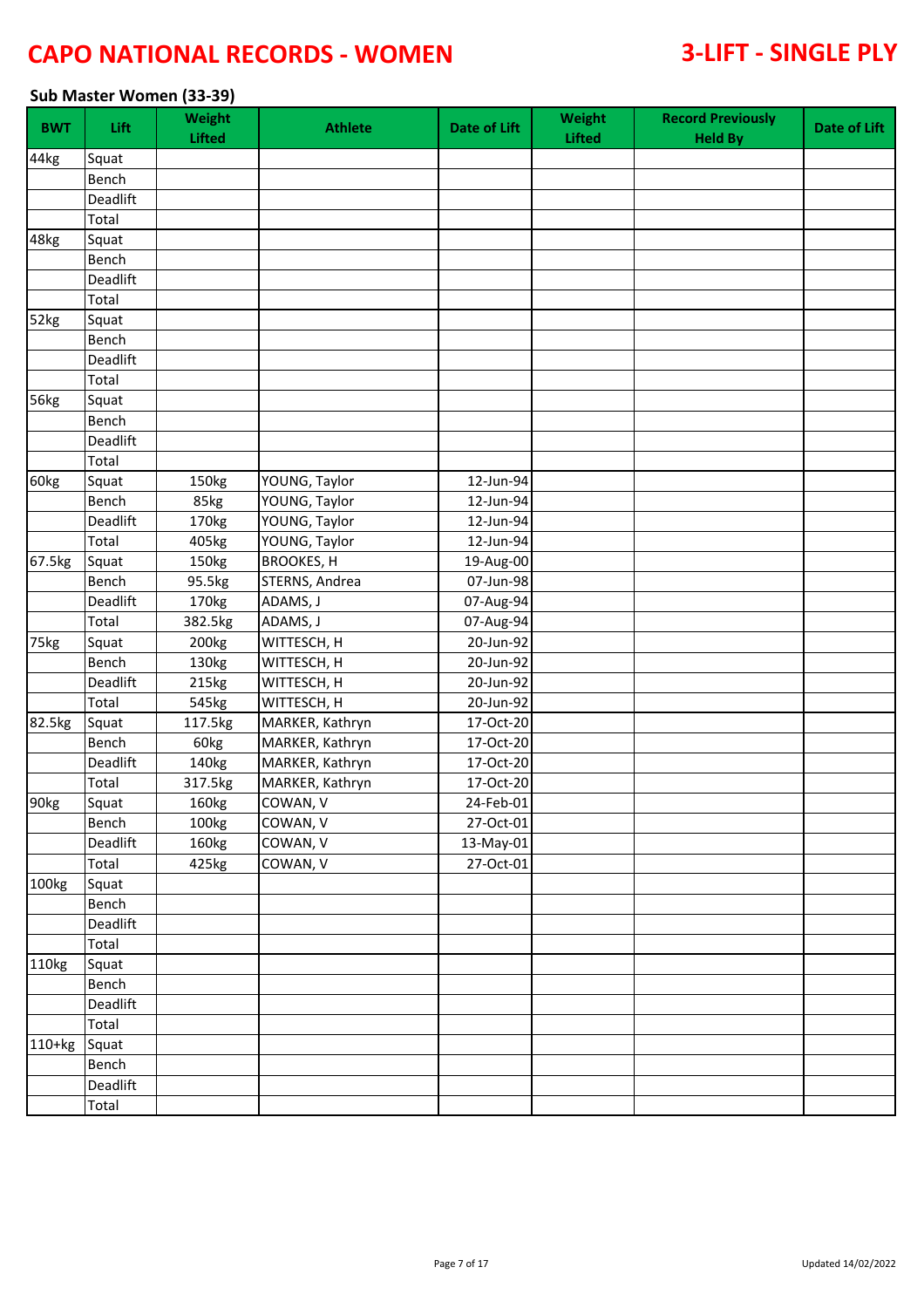### **Masters 1 Women (40-44)**

| <b>BWT</b> | Lift     | Weight<br><b>Lifted</b> | <b>Athlete</b> | <b>Date of Lift</b> | Weight<br><b>Lifted</b> | <b>Record Previously</b><br><b>Held By</b> | Date of Lift |
|------------|----------|-------------------------|----------------|---------------------|-------------------------|--------------------------------------------|--------------|
| 44kg       | Squat    |                         |                |                     |                         |                                            |              |
|            | Bench    |                         |                |                     |                         |                                            |              |
|            | Deadlift |                         |                |                     |                         |                                            |              |
|            | Total    |                         |                |                     |                         |                                            |              |
| 48kg       | Squat    | 100kg                   | PAPPAS, J      | 11-Jun-00           |                         |                                            |              |
|            | Bench    |                         |                |                     |                         |                                            |              |
|            | Deadlift |                         |                |                     |                         |                                            |              |
|            | Total    |                         |                |                     |                         |                                            |              |
| 52kg       | Squat    | 122.5kg                 | QUINELL, C     | 18-Nov-99           |                         |                                            |              |
|            | Bench    |                         |                |                     |                         |                                            |              |
|            | Deadlift | 155.5kg                 | QUINELL, C     | 23-Aug-98           |                         |                                            |              |
|            | Total    | 347.5kg                 | QUINELL, C     | 23-Aug-98           |                         |                                            |              |
| 56kg       | Squat    | 127.5kg                 | QUINELL, C     | 19-Aug-00           |                         |                                            |              |
|            | Bench    | 78.5kg                  | QUINELL, C     | 18-Aug-01           |                         |                                            |              |
|            | Deadlift | 155.5kg                 | QUINELL, C     | 06-May-00           |                         |                                            |              |
|            | Total    | 350kg                   | QUINELL, C     | 21-Aug-99           |                         |                                            |              |
| 60kg       | Squat    | 175kg                   | YOUNG, Taylor  | 11-Jun-95           |                         |                                            |              |
|            | Bench    | 95kg                    | YOUNG, Taylor  | 11-Jun-95           |                         |                                            |              |
|            | Deadlift | 165kg                   | YOUNG, Taylor  | 11-Jun-95           |                         |                                            |              |
|            | Total    | 435kg                   | YOUNG, Taylor  | 11-Jun-95           |                         |                                            |              |
| 67.5kg     | Squat    | 215kg                   | YOUNG, Taylor  | 21-Aug-99           |                         |                                            |              |
|            | Bench    | 120kg                   | YOUNG, Taylor  | 17-Aug-97           |                         |                                            |              |
|            | Deadlift | 210kg                   | YOUNG, Taylor  | 19-Jun-99           |                         |                                            |              |
|            | Total    | 535kg                   | YOUNG, Taylor  | 19-Jun-99           |                         |                                            |              |
| 75kg       | Squat    |                         |                |                     |                         |                                            |              |
|            | Bench    |                         |                |                     |                         |                                            |              |
|            | Deadlift |                         |                |                     |                         |                                            |              |
|            | Total    |                         |                |                     |                         |                                            |              |
| 82.5kg     | Squat    |                         |                |                     |                         |                                            |              |
|            | Bench    |                         |                |                     |                         |                                            |              |
|            | Deadlift |                         |                |                     |                         |                                            |              |
|            | Total    |                         |                |                     |                         |                                            |              |
| 90kg       | Squat    |                         |                |                     |                         |                                            |              |
|            | Bench    |                         |                |                     |                         |                                            |              |
|            | Deadlift |                         |                |                     |                         |                                            |              |
|            | Total    |                         |                |                     |                         |                                            |              |
| 100kg      | Squat    |                         |                |                     |                         |                                            |              |
|            | Bench    |                         |                |                     |                         |                                            |              |
|            | Deadlift |                         |                |                     |                         |                                            |              |
|            | Total    |                         |                |                     |                         |                                            |              |
| 110kg      | Squat    |                         |                |                     |                         |                                            |              |
|            | Bench    |                         |                |                     |                         |                                            |              |
|            | Deadlift |                         |                |                     |                         |                                            |              |
|            | Total    |                         |                |                     |                         |                                            |              |
| $110+kg$   | Squat    |                         |                |                     |                         |                                            |              |
|            | Bench    |                         |                |                     |                         |                                            |              |
|            | Deadlift |                         |                |                     |                         |                                            |              |
|            | Total    |                         |                |                     |                         |                                            |              |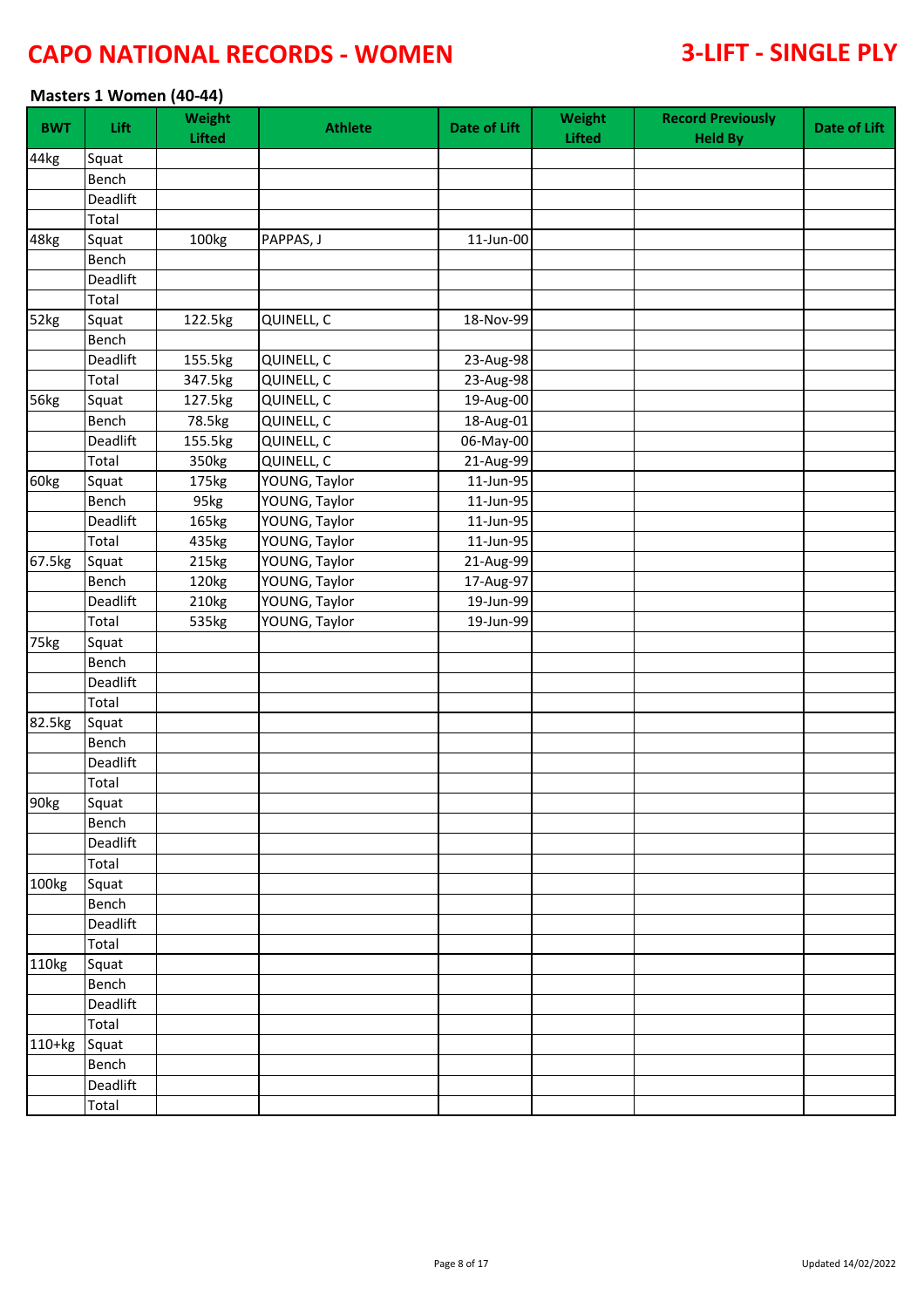### **Masters 2 Women (45-49)**

| <b>BWT</b> | <b>Lift</b> | Weight<br><b>Lifted</b> | <b>Athlete</b> | <b>Date of Lift</b> | Weight<br><b>Lifted</b> | <b>Record Previously</b><br><b>Held By</b> | Date of Lift |
|------------|-------------|-------------------------|----------------|---------------------|-------------------------|--------------------------------------------|--------------|
| 44kg       | Squat       |                         |                |                     |                         |                                            |              |
|            | Bench       |                         |                |                     |                         |                                            |              |
|            | Deadlift    |                         |                |                     |                         |                                            |              |
|            | Total       |                         |                |                     |                         |                                            |              |
| 48kg       | Squat       | 100kg                   | MANNING, T     | 03-Aug-06           |                         |                                            |              |
|            | Bench       | 78kg                    | MANNING, T     | 08-Aug-04           |                         |                                            |              |
|            | Deadlift    | 132.5kg                 | MANNING, T     | 13-Aug-05           |                         |                                            |              |
|            | Total       | 303kg                   | MANNING, T     | 08-Aug-04           |                         |                                            |              |
| 52kg       | Squat       |                         |                |                     |                         |                                            |              |
|            | Bench       |                         |                |                     |                         |                                            |              |
|            | Deadlift    |                         |                |                     |                         |                                            |              |
|            | Total       |                         |                |                     |                         |                                            |              |
| 56kg       | Squat       |                         |                |                     |                         |                                            |              |
|            | Bench       |                         |                |                     |                         |                                            |              |
|            | Deadlift    |                         |                |                     |                         |                                            |              |
|            | Total       |                         |                |                     |                         |                                            |              |
| 60kg       | Squat       | 175kg                   | YOUNG, Taylor  | 04-Aug-02           |                         |                                            |              |
|            | Bench       | 107.5kg                 | YOUNG, Taylor  | 04-Aug-02           |                         |                                            |              |
|            | Deadlift    | 200kg                   | YOUNG, Taylor  | 04-Aug-02           |                         |                                            |              |
|            | Total       | 480kg                   | YOUNG, Taylor  | 04-Aug-02           |                         |                                            |              |
| 67.5kg     | Squat       | 210kg                   | YOUNG, Taylor  | 19-Aug-00           |                         |                                            |              |
|            | Bench       | 105.5kg                 | YOUNG, Taylor  | 31-Mar-01           |                         |                                            |              |
|            | Deadlift    | 190kg                   | YOUNG, Taylor  | 19-Aug-00           |                         |                                            |              |
|            | Total       | 505kg                   | YOUNG, Taylor  | 19-Aug-00           |                         |                                            |              |
| 75kg       | Squat       | 190kg                   | YOUNG, Taylor  | 21-May-00           |                         |                                            |              |
|            | Bench       | 110kg                   | YOUNG, Taylor  | 21-May-00           |                         |                                            |              |
|            | Deadlift    | 200kg                   | YOUNG, Taylor  | 21-May-00           |                         |                                            |              |
|            | Total       | 500kg                   | YOUNG, Taylor  | 21-May-00           |                         |                                            |              |
| 82.5kg     | Squat       |                         |                |                     |                         |                                            |              |
|            | Bench       |                         |                |                     |                         |                                            |              |
|            | Deadlift    |                         |                |                     |                         |                                            |              |
|            | Total       |                         |                |                     |                         |                                            |              |
| 90kg       | Squat       |                         |                |                     |                         |                                            |              |
|            | Bench       |                         |                |                     |                         |                                            |              |
|            | Deadlift    |                         |                |                     |                         |                                            |              |
|            | Total       |                         |                |                     |                         |                                            |              |
| 100kg      | Squat       |                         |                |                     |                         |                                            |              |
|            | Bench       |                         |                |                     |                         |                                            |              |
|            | Deadlift    |                         |                |                     |                         |                                            |              |
|            | Total       |                         |                |                     |                         |                                            |              |
| 110kg      | Squat       |                         |                |                     |                         |                                            |              |
|            | Bench       |                         |                |                     |                         |                                            |              |
|            | Deadlift    |                         |                |                     |                         |                                            |              |
|            | Total       |                         |                |                     |                         |                                            |              |
| 110+kg     | Squat       |                         |                |                     |                         |                                            |              |
|            | Bench       |                         |                |                     |                         |                                            |              |
|            | Deadlift    |                         |                |                     |                         |                                            |              |
|            | Total       |                         |                |                     |                         |                                            |              |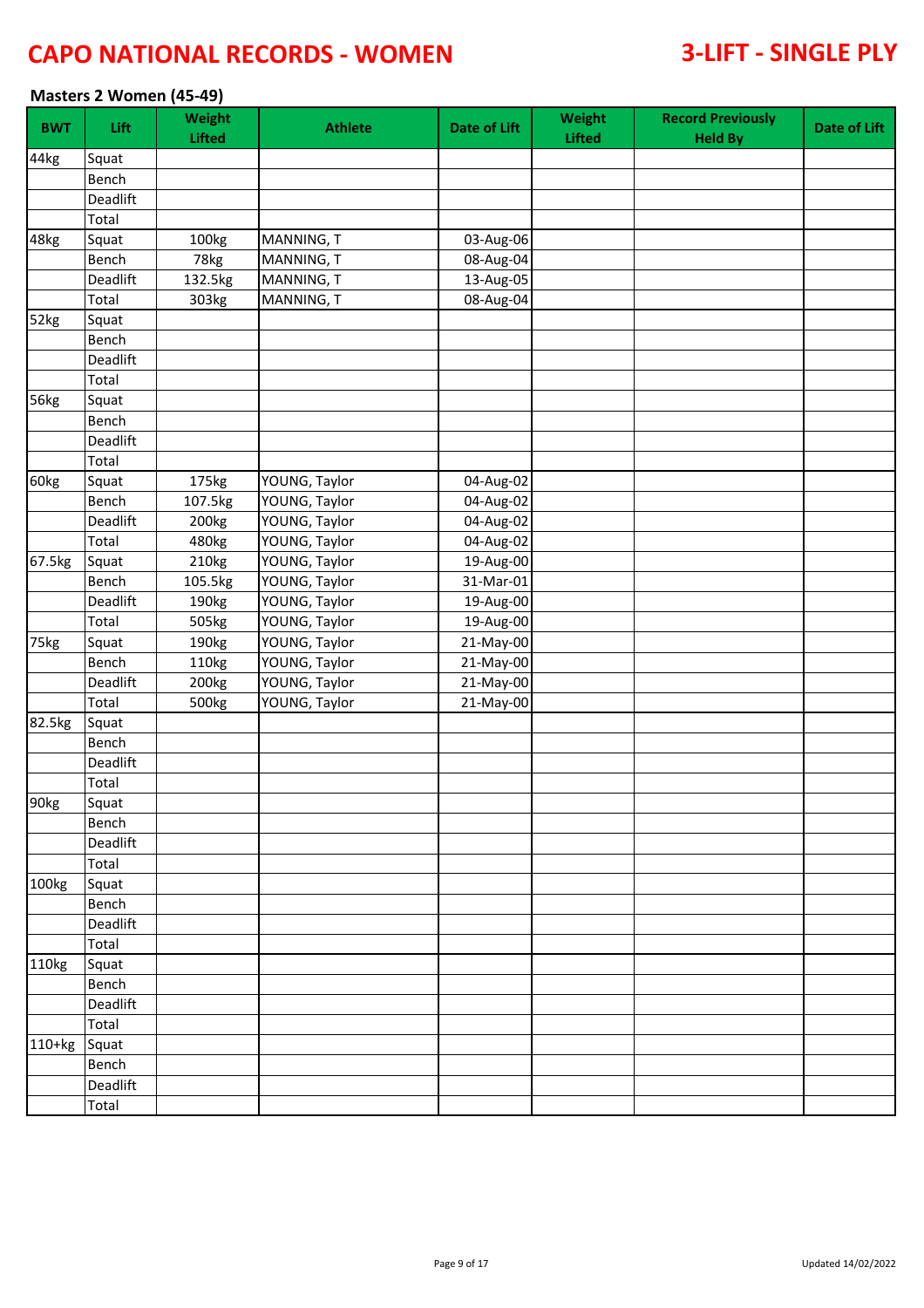### **Masters 3 Women (50-54)**

| <b>BWT</b>       | Lift     | Weight<br><b>Lifted</b> | <b>Athlete</b> | <b>Date of Lift</b>     | Weight<br><b>Lifted</b> | <b>Record Previously</b><br><b>Held By</b> | Date of Lift |
|------------------|----------|-------------------------|----------------|-------------------------|-------------------------|--------------------------------------------|--------------|
| 44kg             | Squat    |                         |                |                         |                         |                                            |              |
|                  | Bench    |                         |                |                         |                         |                                            |              |
|                  | Deadlift |                         |                |                         |                         |                                            |              |
|                  | Total    |                         |                |                         |                         |                                            |              |
| 48kg             | Squat    |                         |                |                         |                         |                                            |              |
|                  | Bench    |                         |                |                         |                         |                                            |              |
|                  | Deadlift |                         |                |                         |                         |                                            |              |
|                  | Total    |                         |                |                         |                         |                                            |              |
| 52kg             | Squat    |                         |                |                         |                         |                                            |              |
|                  | Bench    |                         |                |                         |                         |                                            |              |
|                  | Deadlift |                         |                |                         |                         |                                            |              |
|                  | Total    |                         |                |                         |                         |                                            |              |
| 56kg             | Squat    |                         |                |                         |                         |                                            |              |
|                  | Bench    |                         |                |                         |                         |                                            |              |
|                  | Deadlift |                         |                |                         |                         |                                            |              |
|                  | Total    |                         |                |                         |                         |                                            |              |
| 60kg             | Squat    | 180kg                   | YOUNG, Taylor  | 09-Aug-09               |                         |                                            |              |
|                  | Bench    | 100kg                   | YOUNG, Taylor  | 09-Aug-09               |                         |                                            |              |
|                  | Deadlift | 182.5kg                 | YOUNG, Taylor  | 09-Aug-09               |                         |                                            |              |
|                  | Total    | 462.5kg                 | YOUNG, Taylor  | 09-Aug-09               |                         |                                            |              |
| 67.5kg           | Squat    | 100kg                   | YOUNG, Taylor  | 15-Dec-01               |                         |                                            |              |
|                  | Bench    | 60kg                    | YOUNG, Taylor  | 15-Dec-01               |                         |                                            |              |
|                  | Deadlift | 135kg                   | YOUNG, Taylor  | 15-Dec-01               |                         |                                            |              |
|                  | Total    | 295kg                   | YOUNG, Taylor  | 15-Dec-01               |                         |                                            |              |
| 75kg             | Squat    |                         |                |                         |                         |                                            |              |
|                  | Bench    |                         |                |                         |                         |                                            |              |
|                  | Deadlift |                         |                |                         |                         |                                            |              |
|                  | Total    |                         |                |                         |                         |                                            |              |
| 82.5kg           | Squat    |                         |                |                         |                         |                                            |              |
|                  | Bench    |                         |                |                         |                         |                                            |              |
|                  | Deadlift |                         |                |                         |                         |                                            |              |
|                  | Total    |                         |                |                         |                         |                                            |              |
| 90 <sub>kg</sub> | Squat    | 45kg                    | BIRCH, M       | $\overline{15}$ -Jun-02 |                         |                                            |              |
|                  | Bench    | 37.5kg                  | BIRCH, M       | 15-Jun-02               |                         |                                            |              |
|                  | Deadlift | 100kg                   | BIRCH, M       | 15-Jun-02               |                         |                                            |              |
|                  | Total    | 182.5kg                 | BIRCH, M       | $\overline{1}$ 5-Jun-02 |                         |                                            |              |
| 100kg            | Squat    |                         |                |                         |                         |                                            |              |
|                  | Bench    |                         |                |                         |                         |                                            |              |
|                  | Deadlift |                         |                |                         |                         |                                            |              |
|                  | Total    |                         |                |                         |                         |                                            |              |
| 110kg            | Squat    |                         |                |                         |                         |                                            |              |
|                  | Bench    |                         |                |                         |                         |                                            |              |
|                  | Deadlift |                         |                |                         |                         |                                            |              |
|                  | Total    |                         |                |                         |                         |                                            |              |
| 110+kg           | Squat    |                         |                |                         |                         |                                            |              |
|                  | Bench    |                         |                |                         |                         |                                            |              |
|                  | Deadlift |                         |                |                         |                         |                                            |              |
|                  | Total    |                         |                |                         |                         |                                            |              |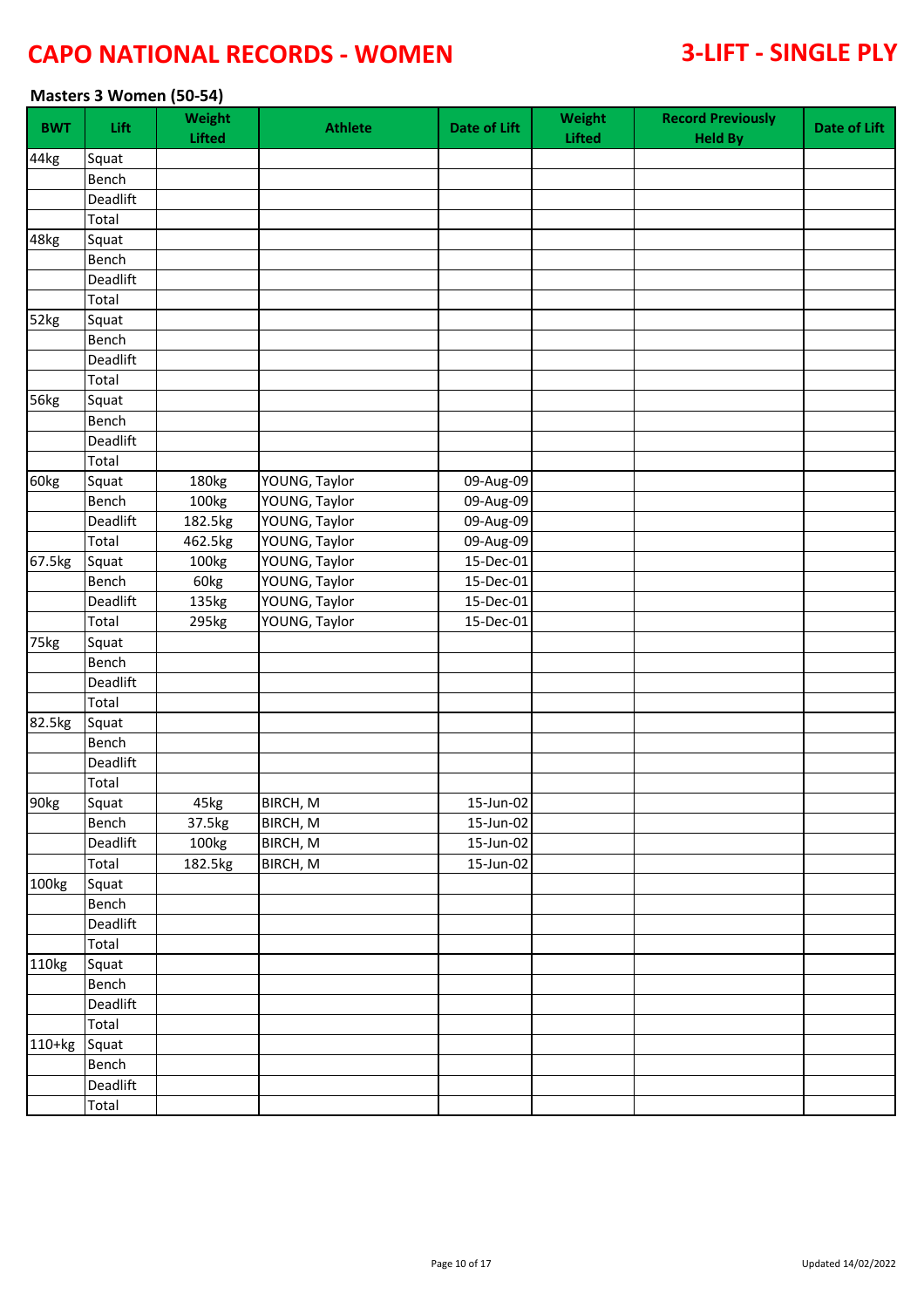### **Masters 4 Women (55-59)**

| <b>BWT</b> | Lift         | Weight<br><b>Lifted</b> | <b>Athlete</b> | <b>Date of Lift</b> | Weight<br>Lifted | <b>Record Previously</b><br><b>Held By</b> | <b>Date of Lift</b> |
|------------|--------------|-------------------------|----------------|---------------------|------------------|--------------------------------------------|---------------------|
| 44kg       | Squat        |                         |                |                     |                  |                                            |                     |
|            | Bench        |                         |                |                     |                  |                                            |                     |
|            | Deadlift     |                         |                |                     |                  |                                            |                     |
|            | Total        |                         |                |                     |                  |                                            |                     |
| 48kg       | Squat        |                         |                |                     |                  |                                            |                     |
|            | Bench        |                         |                |                     |                  |                                            |                     |
|            | Deadlift     |                         |                |                     |                  |                                            |                     |
|            | Total        |                         |                |                     |                  |                                            |                     |
| 52kg       | Squat        |                         |                |                     |                  |                                            |                     |
|            | Bench        |                         |                |                     |                  |                                            |                     |
|            | Deadlift     |                         |                |                     |                  |                                            |                     |
|            | Total        |                         |                |                     |                  |                                            |                     |
| 56kg       | Squat        |                         |                |                     |                  |                                            |                     |
|            | Bench        |                         |                |                     |                  |                                            |                     |
|            | Deadlift     |                         |                |                     |                  |                                            |                     |
|            | Total        |                         |                |                     |                  |                                            |                     |
| 60kg       | Squat        | 190kg                   | YOUNG, Taylor  | 25-Apr-10           |                  |                                            |                     |
|            | Bench        | 110kg                   | YOUNG, Taylor  | 25-Apr-10           |                  |                                            |                     |
|            | Deadlift     | 180kg                   | YOUNG, Taylor  | 25-Apr-10           |                  |                                            |                     |
|            | Total        | 480kg                   | YOUNG, Taylor  | 25-Apr-10           |                  |                                            |                     |
| 67.5kg     | Squat        | 180kg                   | YOUNG, Taylor  | 27-Aug-11           |                  |                                            |                     |
|            | Bench        | 107.5kg                 | YOUNG, Taylor  | 27-Aug-11           |                  |                                            |                     |
|            | Deadlift     | 175kg                   | YOUNG, Taylor  | 27-Aug-11           |                  |                                            |                     |
|            | Total        | 462.5kg                 | YOUNG, Taylor  | 27-Aug-11           |                  |                                            |                     |
| 75kg       | Squat        |                         |                |                     |                  |                                            |                     |
|            | Bench        |                         |                |                     |                  |                                            |                     |
|            | Deadlift     |                         |                |                     |                  |                                            |                     |
|            | Total        |                         |                |                     |                  |                                            |                     |
| 82.5kg     | Squat        |                         |                |                     |                  |                                            |                     |
|            | <b>Bench</b> |                         |                |                     |                  |                                            |                     |
|            | Deadlift     |                         |                |                     |                  |                                            |                     |
|            | Total        |                         |                |                     |                  |                                            |                     |
| 90kg       | Squat        |                         |                |                     |                  |                                            |                     |
|            | Bench        |                         |                |                     |                  |                                            |                     |
|            | Deadlift     |                         |                |                     |                  |                                            |                     |
|            | Total        |                         |                |                     |                  |                                            |                     |
| 100kg      | Squat        |                         |                |                     |                  |                                            |                     |
|            | Bench        |                         |                |                     |                  |                                            |                     |
|            | Deadlift     |                         |                |                     |                  |                                            |                     |
|            | Total        |                         |                |                     |                  |                                            |                     |
| 110kg      | Squat        |                         |                |                     |                  |                                            |                     |
|            | Bench        |                         |                |                     |                  |                                            |                     |
|            | Deadlift     |                         |                |                     |                  |                                            |                     |
|            | Total        |                         |                |                     |                  |                                            |                     |
| $110+kg$   | Squat        |                         |                |                     |                  |                                            |                     |
|            | Bench        |                         |                |                     |                  |                                            |                     |
|            | Deadlift     |                         |                |                     |                  |                                            |                     |
|            | Total        |                         |                |                     |                  |                                            |                     |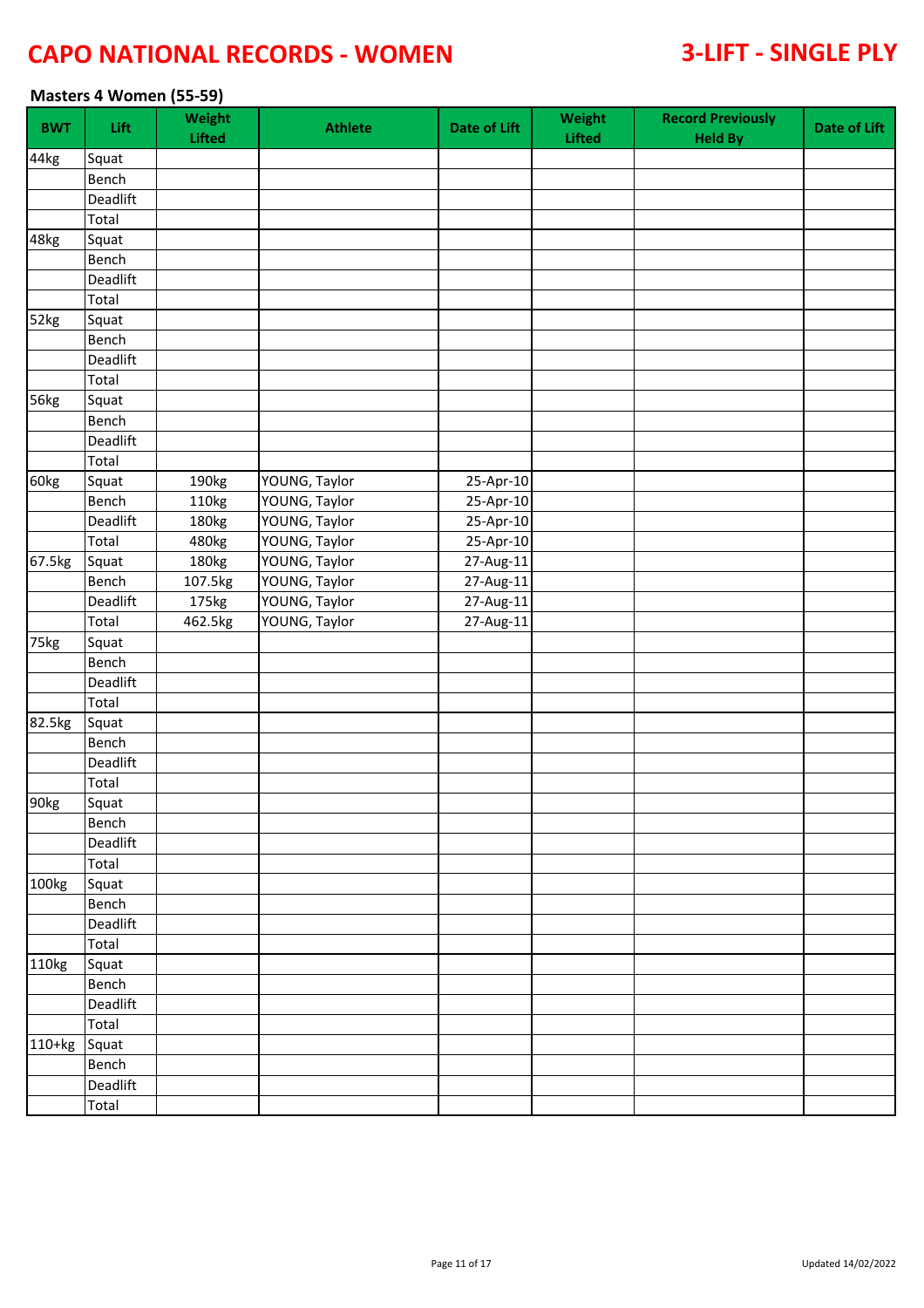### **Masters 5 Women (60-64)**

| <b>BWT</b>         | Lift         | Weight<br><b>Lifted</b> | <b>Athlete</b> | <b>Date of Lift</b> | Weight<br>Lifted | <b>Record Previously</b><br><b>Held By</b> | Date of Lift |
|--------------------|--------------|-------------------------|----------------|---------------------|------------------|--------------------------------------------|--------------|
| 44kg               | Squat        |                         |                |                     |                  |                                            |              |
|                    | Bench        |                         |                |                     |                  |                                            |              |
|                    | Deadlift     |                         |                |                     |                  |                                            |              |
|                    | Total        |                         |                |                     |                  |                                            |              |
| 48kg               | Squat        |                         |                |                     |                  |                                            |              |
|                    | Bench        |                         |                |                     |                  |                                            |              |
|                    | Deadlift     |                         |                |                     |                  |                                            |              |
|                    | Total        |                         |                |                     |                  |                                            |              |
| 52kg               | Squat        |                         |                |                     |                  |                                            |              |
|                    | Bench        |                         |                |                     |                  |                                            |              |
|                    | Deadlift     |                         |                |                     |                  |                                            |              |
|                    | Total        |                         |                |                     |                  |                                            |              |
| 56kg               | Squat        |                         |                |                     |                  |                                            |              |
|                    | Bench        |                         |                |                     |                  |                                            |              |
|                    | Deadlift     |                         |                |                     |                  |                                            |              |
|                    | Total        |                         |                |                     |                  |                                            |              |
| 60kg               | Squat        |                         |                |                     |                  |                                            |              |
|                    | Bench        |                         |                |                     |                  |                                            |              |
|                    | Deadlift     |                         |                |                     |                  |                                            |              |
|                    | Total        |                         |                |                     |                  |                                            |              |
| 67.5kg             | Squat        |                         |                |                     |                  |                                            |              |
|                    | Bench        |                         |                |                     |                  |                                            |              |
|                    | Deadlift     |                         |                |                     |                  |                                            |              |
|                    | Total        |                         |                |                     |                  |                                            |              |
| $\overline{75}$ kg | Squat        |                         |                |                     |                  |                                            |              |
|                    | Bench        |                         |                |                     |                  |                                            |              |
|                    | Deadlift     |                         |                |                     |                  |                                            |              |
|                    | Total        |                         |                |                     |                  |                                            |              |
| 82.5kg             | Squat        |                         |                |                     |                  |                                            |              |
|                    | Bench        |                         |                |                     |                  |                                            |              |
|                    | Deadlift     |                         |                |                     |                  |                                            |              |
|                    | Total        |                         |                |                     |                  |                                            |              |
| 90kg               | Squat        |                         |                |                     |                  |                                            |              |
|                    | Bench        |                         |                |                     |                  |                                            |              |
|                    | Deadlift     |                         |                |                     |                  |                                            |              |
|                    | Total        |                         |                |                     |                  |                                            |              |
| 100kg              | Squat        |                         |                |                     |                  |                                            |              |
|                    | <b>Bench</b> |                         |                |                     |                  |                                            |              |
|                    | Deadlift     |                         |                |                     |                  |                                            |              |
|                    | Total        |                         |                |                     |                  |                                            |              |
| 110kg              | Squat        |                         |                |                     |                  |                                            |              |
|                    | Bench        |                         |                |                     |                  |                                            |              |
|                    | Deadlift     |                         |                |                     |                  |                                            |              |
|                    | Total        |                         |                |                     |                  |                                            |              |
| 110+kg             | Squat        |                         |                |                     |                  |                                            |              |
|                    | Bench        |                         |                |                     |                  |                                            |              |
|                    | Deadlift     |                         |                |                     |                  |                                            |              |
|                    | Total        |                         |                |                     |                  |                                            |              |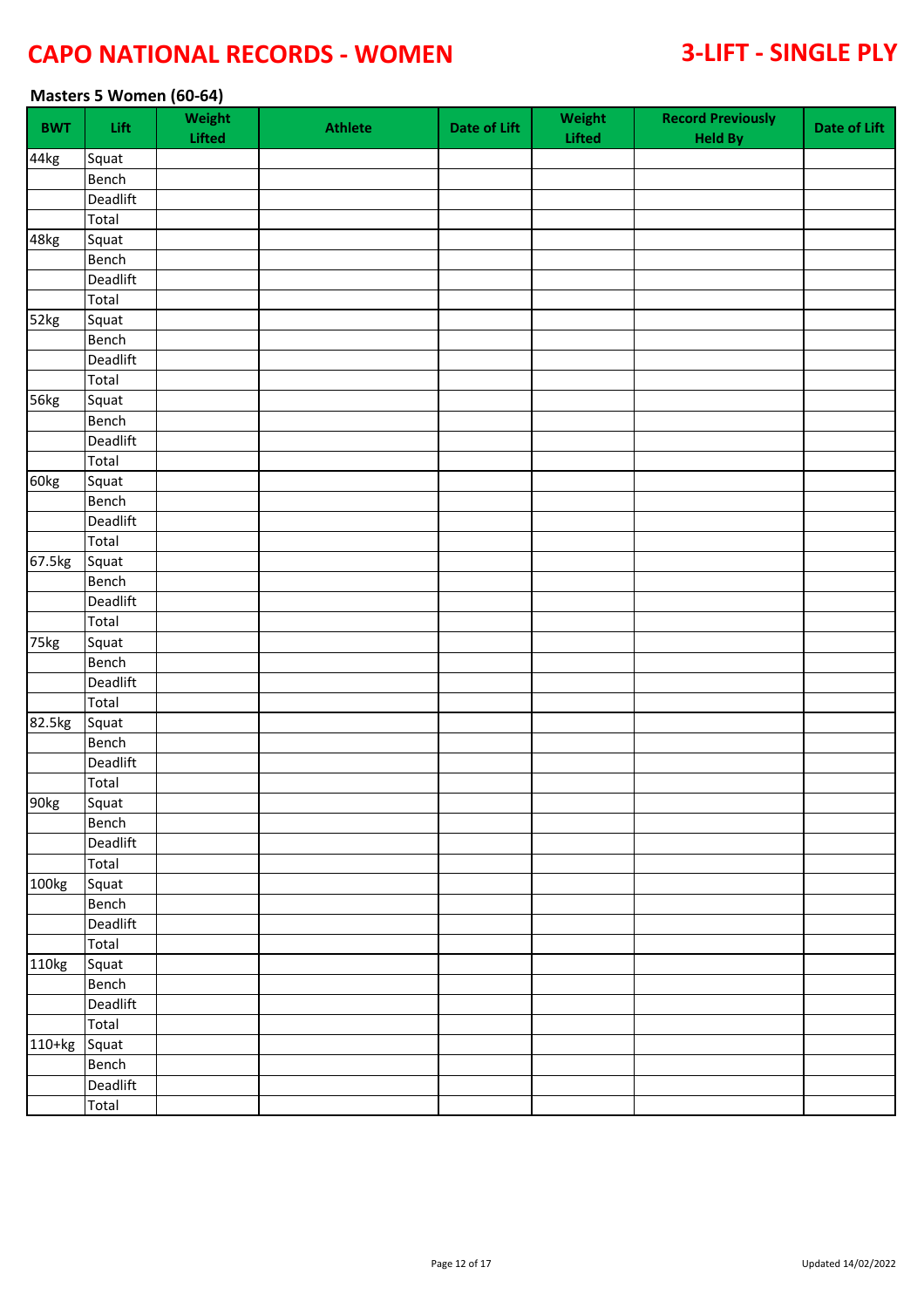### **Masters 6 Women (65-69)**

| <b>BWT</b> | Lift         | Weight<br><b>Lifted</b> | <b>Athlete</b> | <b>Date of Lift</b> | Weight<br>Lifted | <b>Record Previously</b><br><b>Held By</b> | Date of Lift |
|------------|--------------|-------------------------|----------------|---------------------|------------------|--------------------------------------------|--------------|
| 44kg       | Squat        |                         |                |                     |                  |                                            |              |
|            | Bench        |                         |                |                     |                  |                                            |              |
|            | Deadlift     |                         |                |                     |                  |                                            |              |
|            | Total        |                         |                |                     |                  |                                            |              |
| 48kg       | Squat        |                         |                |                     |                  |                                            |              |
|            | Bench        |                         |                |                     |                  |                                            |              |
|            | Deadlift     |                         |                |                     |                  |                                            |              |
|            | Total        |                         |                |                     |                  |                                            |              |
| 52kg       | Squat        |                         |                |                     |                  |                                            |              |
|            | Bench        |                         |                |                     |                  |                                            |              |
|            | Deadlift     |                         |                |                     |                  |                                            |              |
|            | Total        |                         |                |                     |                  |                                            |              |
| 56kg       | Squat        |                         |                |                     |                  |                                            |              |
|            | Bench        |                         |                |                     |                  |                                            |              |
|            | Deadlift     |                         |                |                     |                  |                                            |              |
|            | Total        |                         |                |                     |                  |                                            |              |
| 60kg       | Squat        |                         |                |                     |                  |                                            |              |
|            | Bench        |                         |                |                     |                  |                                            |              |
|            | Deadlift     |                         |                |                     |                  |                                            |              |
|            | Total        |                         |                |                     |                  |                                            |              |
| 67.5kg     | Squat        |                         |                |                     |                  |                                            |              |
|            | Bench        |                         |                |                     |                  |                                            |              |
|            | Deadlift     |                         |                |                     |                  |                                            |              |
|            | Total        |                         |                |                     |                  |                                            |              |
| 75kg       | Squat        |                         |                |                     |                  |                                            |              |
|            | Bench        |                         |                |                     |                  |                                            |              |
|            | Deadlift     |                         |                |                     |                  |                                            |              |
|            | Total        |                         |                |                     |                  |                                            |              |
| 82.5kg     | Squat        |                         |                |                     |                  |                                            |              |
|            | Bench        |                         |                |                     |                  |                                            |              |
|            | Deadlift     |                         |                |                     |                  |                                            |              |
|            | Total        |                         |                |                     |                  |                                            |              |
|            | Squat        |                         |                |                     |                  |                                            |              |
| 90kg       |              |                         |                |                     |                  |                                            |              |
|            | Bench        |                         |                |                     |                  |                                            |              |
|            | Deadlift     |                         |                |                     |                  |                                            |              |
|            | Total        |                         |                |                     |                  |                                            |              |
| 100kg      | Squat        |                         |                |                     |                  |                                            |              |
|            | <b>Bench</b> |                         |                |                     |                  |                                            |              |
|            | Deadlift     |                         |                |                     |                  |                                            |              |
|            | Total        |                         |                |                     |                  |                                            |              |
| 110kg      | Squat        |                         |                |                     |                  |                                            |              |
|            | Bench        |                         |                |                     |                  |                                            |              |
|            | Deadlift     |                         |                |                     |                  |                                            |              |
|            | Total        |                         |                |                     |                  |                                            |              |
| 110+kg     | Squat        |                         |                |                     |                  |                                            |              |
|            | Bench        |                         |                |                     |                  |                                            |              |
|            | Deadlift     |                         |                |                     |                  |                                            |              |
|            | Total        |                         |                |                     |                  |                                            |              |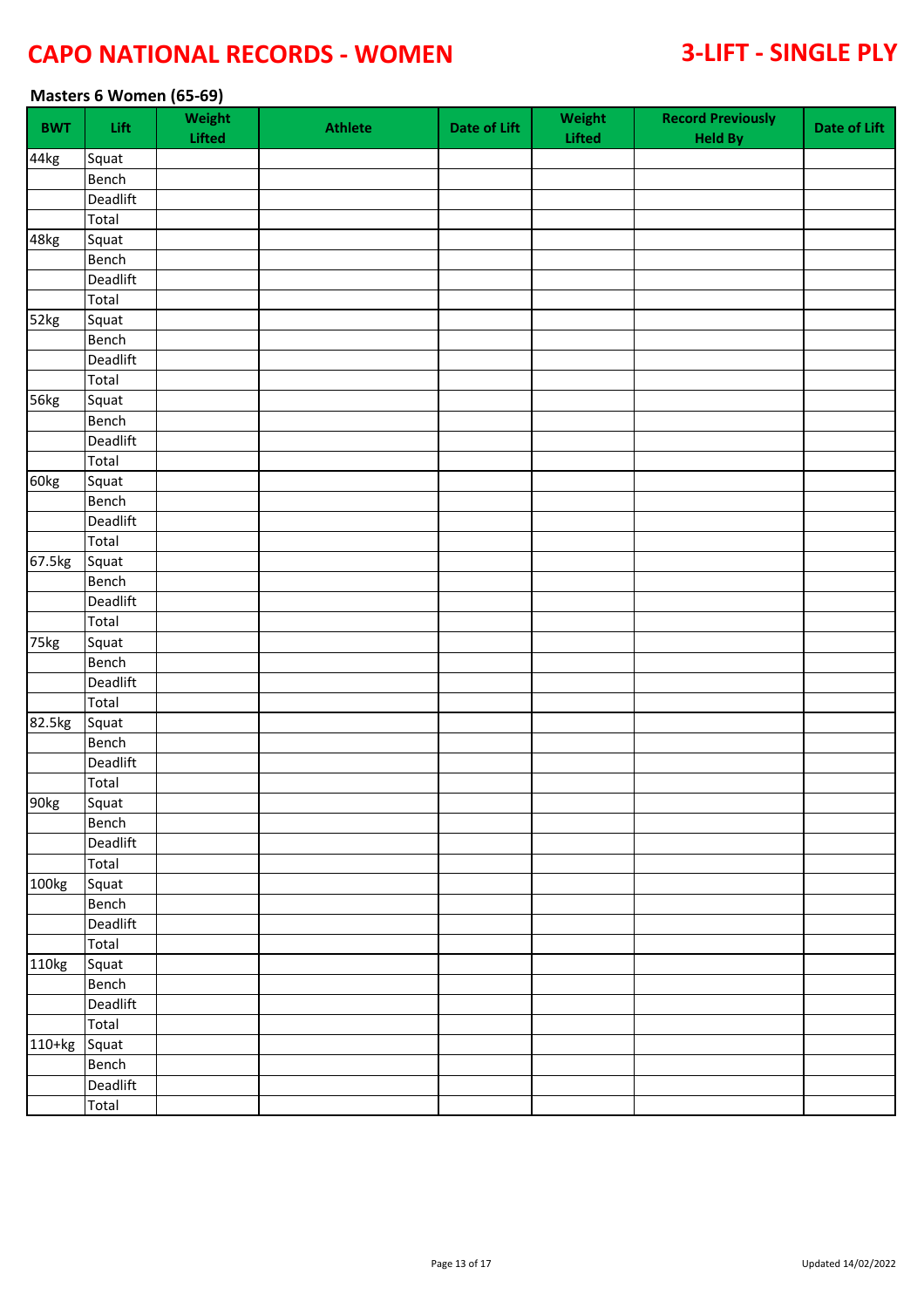### **Masters 7 Women (70-74)**

| <b>BWT</b> | Lift     | Weight<br>Lifted | <b>Athlete</b> | <b>Date of Lift</b> | Weight<br>Lifted | <b>Record Previously</b><br><b>Held By</b> | Date of Lift |
|------------|----------|------------------|----------------|---------------------|------------------|--------------------------------------------|--------------|
| 44kg       | Squat    |                  |                |                     |                  |                                            |              |
|            | Bench    |                  |                |                     |                  |                                            |              |
|            | Deadlift |                  |                |                     |                  |                                            |              |
|            | Total    |                  |                |                     |                  |                                            |              |
| 48kg       | Squat    |                  |                |                     |                  |                                            |              |
|            | Bench    |                  |                |                     |                  |                                            |              |
|            | Deadlift |                  |                |                     |                  |                                            |              |
|            | Total    |                  |                |                     |                  |                                            |              |
| 52kg       | Squat    |                  |                |                     |                  |                                            |              |
|            | Bench    |                  |                |                     |                  |                                            |              |
|            | Deadlift |                  |                |                     |                  |                                            |              |
|            | Total    |                  |                |                     |                  |                                            |              |
| 56kg       | Squat    |                  |                |                     |                  |                                            |              |
|            | Bench    |                  |                |                     |                  |                                            |              |
|            | Deadlift |                  |                |                     |                  |                                            |              |
|            | Total    |                  |                |                     |                  |                                            |              |
| 60kg       | Squat    |                  |                |                     |                  |                                            |              |
|            | Bench    |                  |                |                     |                  |                                            |              |
|            | Deadlift |                  |                |                     |                  |                                            |              |
|            | Total    |                  |                |                     |                  |                                            |              |
| 67.5kg     | Squat    |                  |                |                     |                  |                                            |              |
|            | Bench    |                  |                |                     |                  |                                            |              |
|            | Deadlift |                  |                |                     |                  |                                            |              |
|            | Total    |                  |                |                     |                  |                                            |              |
| 75kg       | Squat    |                  |                |                     |                  |                                            |              |
|            | Bench    |                  |                |                     |                  |                                            |              |
|            | Deadlift |                  |                |                     |                  |                                            |              |
|            | Total    |                  |                |                     |                  |                                            |              |
| 82.5kg     | Squat    |                  |                |                     |                  |                                            |              |
|            | Bench    |                  |                |                     |                  |                                            |              |
|            | Deadlift |                  |                |                     |                  |                                            |              |
|            | Total    |                  |                |                     |                  |                                            |              |
|            | Squat    |                  |                |                     |                  |                                            |              |
| 90kg       | Bench    |                  |                |                     |                  |                                            |              |
|            |          |                  |                |                     |                  |                                            |              |
|            | Deadlift |                  |                |                     |                  |                                            |              |
|            | Total    |                  |                |                     |                  |                                            |              |
| 100kg      | Squat    |                  |                |                     |                  |                                            |              |
|            | Bench    |                  |                |                     |                  |                                            |              |
|            | Deadlift |                  |                |                     |                  |                                            |              |
|            | Total    |                  |                |                     |                  |                                            |              |
| 110kg      | Squat    |                  |                |                     |                  |                                            |              |
|            | Bench    |                  |                |                     |                  |                                            |              |
|            | Deadlift |                  |                |                     |                  |                                            |              |
|            | Total    |                  |                |                     |                  |                                            |              |
| 110+kg     | Squat    |                  |                |                     |                  |                                            |              |
|            | Bench    |                  |                |                     |                  |                                            |              |
|            | Deadlift |                  |                |                     |                  |                                            |              |
|            | Total    |                  |                |                     |                  |                                            |              |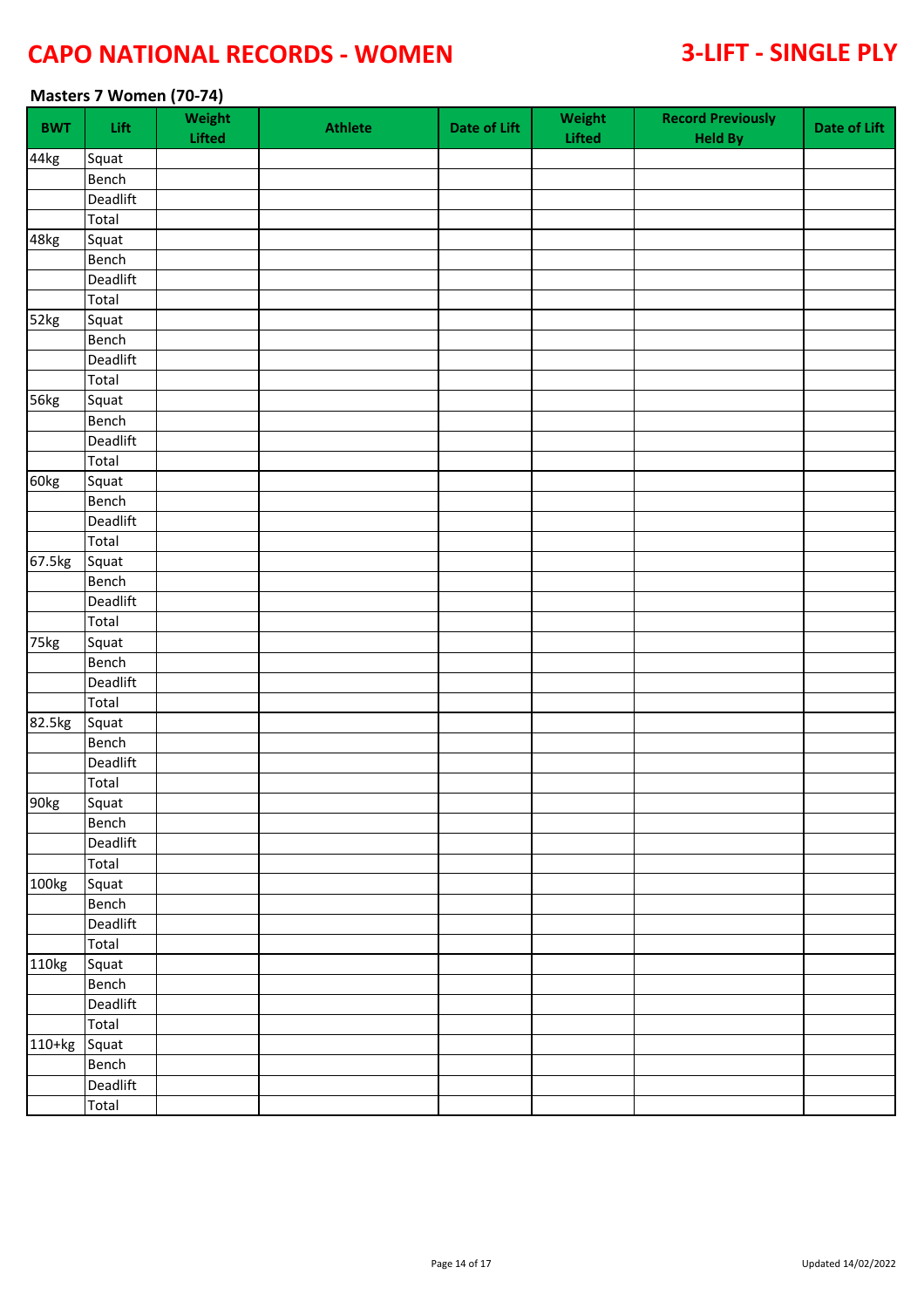### **Masters 8 Women (75-79)**

| <b>BWT</b> | Lift         | Weight<br><b>Lifted</b> | <b>Athlete</b> | <b>Date of Lift</b> | Weight<br>Lifted | <b>Record Previously</b><br><b>Held By</b> | Date of Lift |
|------------|--------------|-------------------------|----------------|---------------------|------------------|--------------------------------------------|--------------|
| 44kg       | Squat        |                         |                |                     |                  |                                            |              |
|            | Bench        |                         |                |                     |                  |                                            |              |
|            | Deadlift     |                         |                |                     |                  |                                            |              |
|            | Total        |                         |                |                     |                  |                                            |              |
| 48kg       | Squat        |                         |                |                     |                  |                                            |              |
|            | Bench        |                         |                |                     |                  |                                            |              |
|            | Deadlift     |                         |                |                     |                  |                                            |              |
|            | Total        |                         |                |                     |                  |                                            |              |
| 52kg       | Squat        |                         |                |                     |                  |                                            |              |
|            | Bench        |                         |                |                     |                  |                                            |              |
|            | Deadlift     |                         |                |                     |                  |                                            |              |
|            | Total        |                         |                |                     |                  |                                            |              |
| 56kg       | Squat        |                         |                |                     |                  |                                            |              |
|            | Bench        |                         |                |                     |                  |                                            |              |
|            | Deadlift     |                         |                |                     |                  |                                            |              |
|            | Total        |                         |                |                     |                  |                                            |              |
| 60kg       | Squat        |                         |                |                     |                  |                                            |              |
|            | Bench        |                         |                |                     |                  |                                            |              |
|            | Deadlift     |                         |                |                     |                  |                                            |              |
|            | Total        |                         |                |                     |                  |                                            |              |
| 67.5kg     | Squat        |                         |                |                     |                  |                                            |              |
|            | Bench        |                         |                |                     |                  |                                            |              |
|            | Deadlift     |                         |                |                     |                  |                                            |              |
|            | Total        |                         |                |                     |                  |                                            |              |
| 75kg       | Squat        |                         |                |                     |                  |                                            |              |
|            | Bench        |                         |                |                     |                  |                                            |              |
|            | Deadlift     |                         |                |                     |                  |                                            |              |
|            | Total        |                         |                |                     |                  |                                            |              |
| 82.5kg     | Squat        |                         |                |                     |                  |                                            |              |
|            | Bench        |                         |                |                     |                  |                                            |              |
|            | Deadlift     |                         |                |                     |                  |                                            |              |
|            | Total        |                         |                |                     |                  |                                            |              |
|            | Squat        |                         |                |                     |                  |                                            |              |
| 90kg       |              |                         |                |                     |                  |                                            |              |
|            | Bench        |                         |                |                     |                  |                                            |              |
|            | Deadlift     |                         |                |                     |                  |                                            |              |
|            | Total        |                         |                |                     |                  |                                            |              |
| 100kg      | Squat        |                         |                |                     |                  |                                            |              |
|            | <b>Bench</b> |                         |                |                     |                  |                                            |              |
|            | Deadlift     |                         |                |                     |                  |                                            |              |
|            | Total        |                         |                |                     |                  |                                            |              |
| 110kg      | Squat        |                         |                |                     |                  |                                            |              |
|            | Bench        |                         |                |                     |                  |                                            |              |
|            | Deadlift     |                         |                |                     |                  |                                            |              |
|            | Total        |                         |                |                     |                  |                                            |              |
| 110+kg     | Squat        |                         |                |                     |                  |                                            |              |
|            | Bench        |                         |                |                     |                  |                                            |              |
|            | Deadlift     |                         |                |                     |                  |                                            |              |
|            | Total        |                         |                |                     |                  |                                            |              |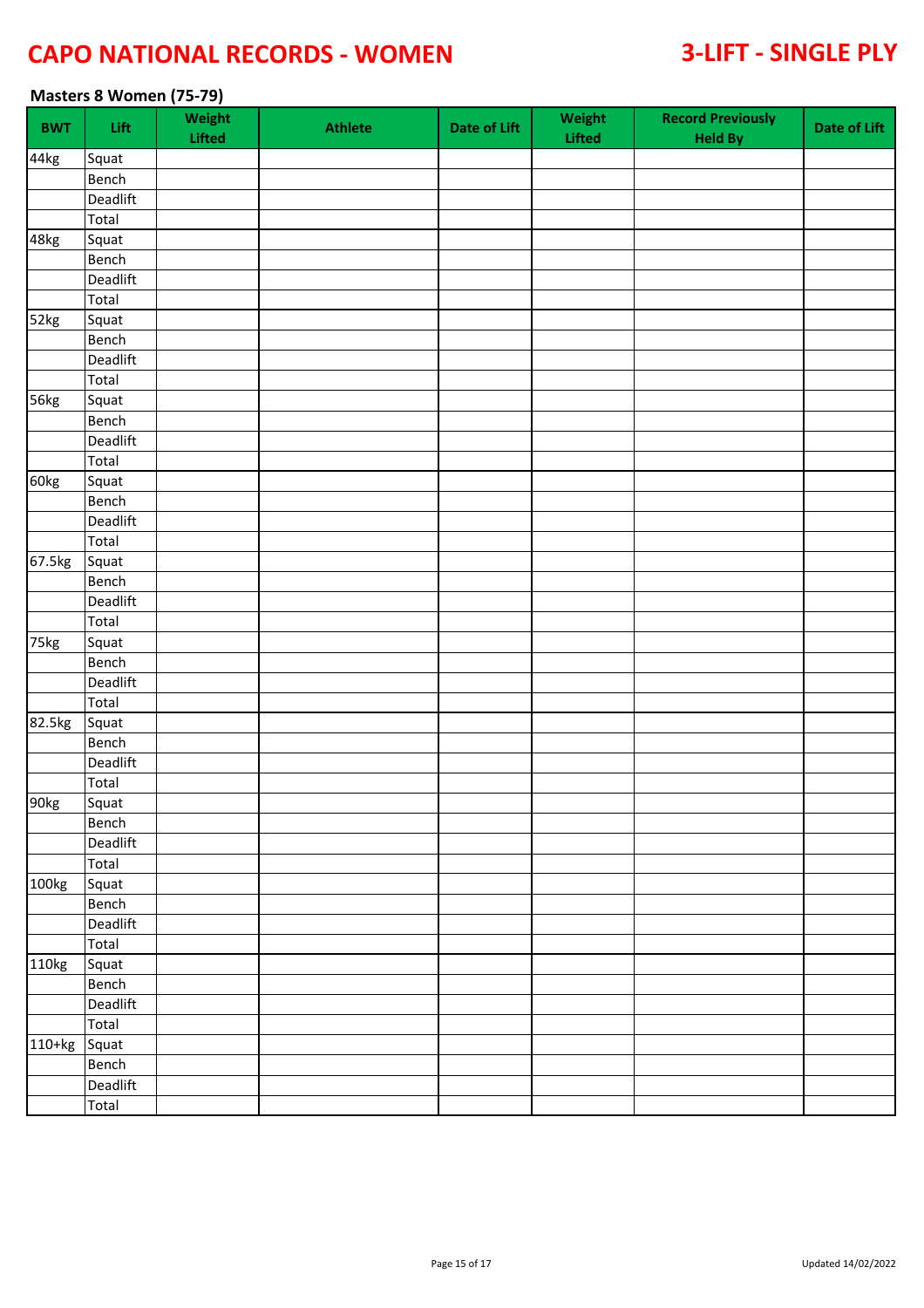### **Masters 9 Women (80-84)**

| <b>BWT</b> | Lift     | Weight<br><b>Lifted</b> | <b>Athlete</b> | <b>Date of Lift</b> | Weight<br>Lifted | <b>Record Previously</b><br><b>Held By</b> | Date of Lift |
|------------|----------|-------------------------|----------------|---------------------|------------------|--------------------------------------------|--------------|
| 44kg       | Squat    |                         |                |                     |                  |                                            |              |
|            | Bench    |                         |                |                     |                  |                                            |              |
|            | Deadlift |                         |                |                     |                  |                                            |              |
|            | Total    |                         |                |                     |                  |                                            |              |
| 48kg       | Squat    |                         |                |                     |                  |                                            |              |
|            | Bench    |                         |                |                     |                  |                                            |              |
|            | Deadlift |                         |                |                     |                  |                                            |              |
|            | Total    |                         |                |                     |                  |                                            |              |
| 52kg       | Squat    |                         |                |                     |                  |                                            |              |
|            | Bench    |                         |                |                     |                  |                                            |              |
|            | Deadlift |                         |                |                     |                  |                                            |              |
|            | Total    |                         |                |                     |                  |                                            |              |
| 56kg       | Squat    |                         |                |                     |                  |                                            |              |
|            | Bench    |                         |                |                     |                  |                                            |              |
|            | Deadlift |                         |                |                     |                  |                                            |              |
|            | Total    |                         |                |                     |                  |                                            |              |
| 60kg       | Squat    |                         |                |                     |                  |                                            |              |
|            | Bench    |                         |                |                     |                  |                                            |              |
|            | Deadlift |                         |                |                     |                  |                                            |              |
|            | Total    |                         |                |                     |                  |                                            |              |
| 67.5kg     | Squat    |                         |                |                     |                  |                                            |              |
|            | Bench    |                         |                |                     |                  |                                            |              |
|            | Deadlift |                         |                |                     |                  |                                            |              |
|            | Total    |                         |                |                     |                  |                                            |              |
| 75kg       | Squat    |                         |                |                     |                  |                                            |              |
|            | Bench    |                         |                |                     |                  |                                            |              |
|            | Deadlift |                         |                |                     |                  |                                            |              |
|            | Total    |                         |                |                     |                  |                                            |              |
| 82.5kg     | Squat    |                         |                |                     |                  |                                            |              |
|            | Bench    |                         |                |                     |                  |                                            |              |
|            | Deadlift |                         |                |                     |                  |                                            |              |
|            | Total    |                         |                |                     |                  |                                            |              |
|            | Squat    |                         |                |                     |                  |                                            |              |
| 90kg       | Bench    |                         |                |                     |                  |                                            |              |
|            | Deadlift |                         |                |                     |                  |                                            |              |
|            |          |                         |                |                     |                  |                                            |              |
|            | Total    |                         |                |                     |                  |                                            |              |
| 100kg      | Squat    |                         |                |                     |                  |                                            |              |
|            | Bench    |                         |                |                     |                  |                                            |              |
|            | Deadlift |                         |                |                     |                  |                                            |              |
|            | Total    |                         |                |                     |                  |                                            |              |
| 110kg      | Squat    |                         |                |                     |                  |                                            |              |
|            | Bench    |                         |                |                     |                  |                                            |              |
|            | Deadlift |                         |                |                     |                  |                                            |              |
|            | Total    |                         |                |                     |                  |                                            |              |
| $110+kg$   | Squat    |                         |                |                     |                  |                                            |              |
|            | Bench    |                         |                |                     |                  |                                            |              |
|            | Deadlift |                         |                |                     |                  |                                            |              |
|            | Total    |                         |                |                     |                  |                                            |              |